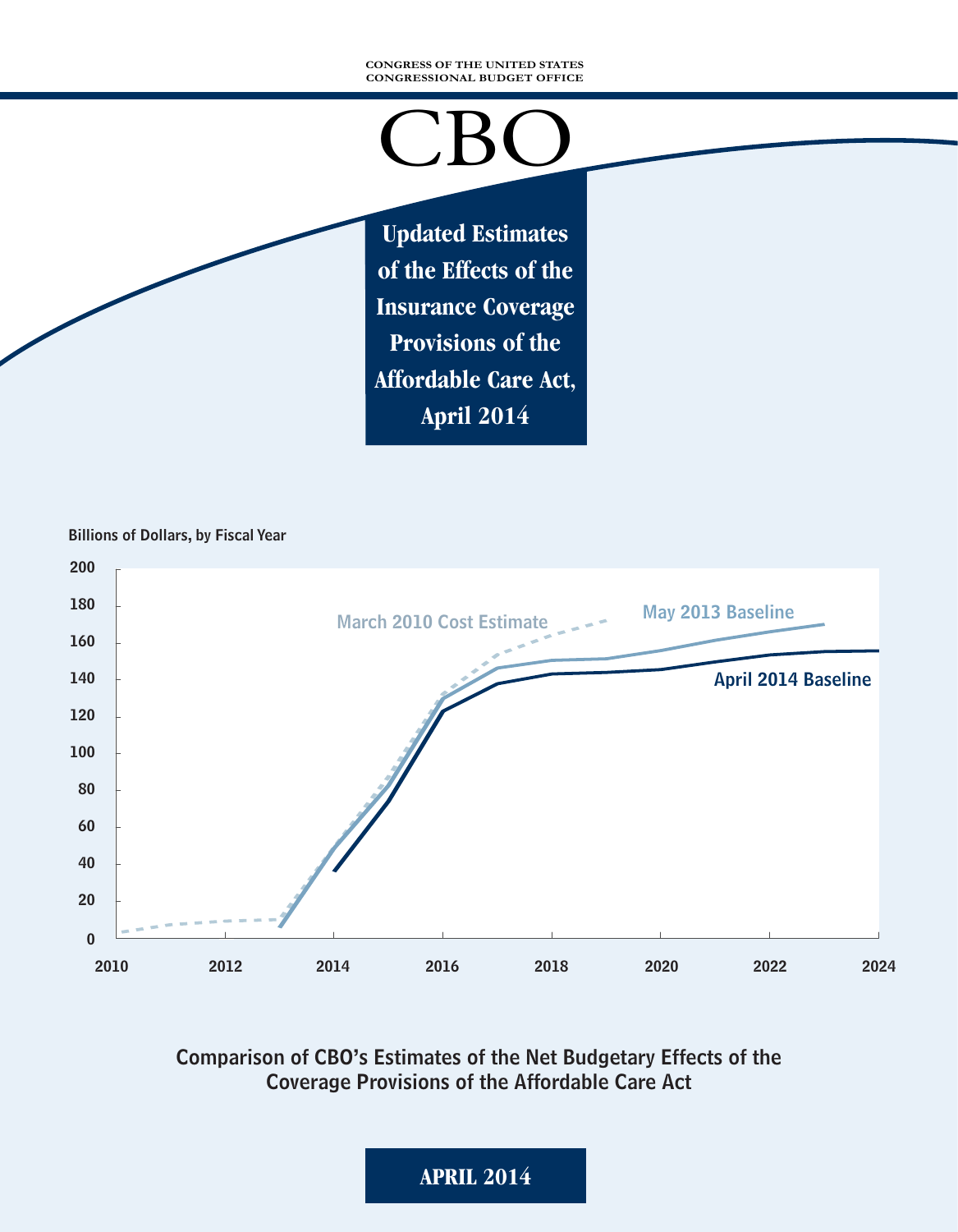# **Notes**

As referred to in this report, the Affordable Care Act comprises the Patient Protection and Affordable Care Act and the health care provisions of the Health Care and Education Reconciliation Act of 2010, as affected by subsequent judicial decisions, statutory changes, and administrative actions.

Numbers in the text and tables may not add up to totals because of rounding.

Unless otherwise indicated, all years are federal fiscal years, which run from October 1 to September 30.

Unless otherwise indicated, estimates of insurance coverage throughout this report reflect average enrollment over the course of a calendar year and include spouses and dependents covered under family policies; people with multiple sources of coverage are placed in a single category based on their primary coverage.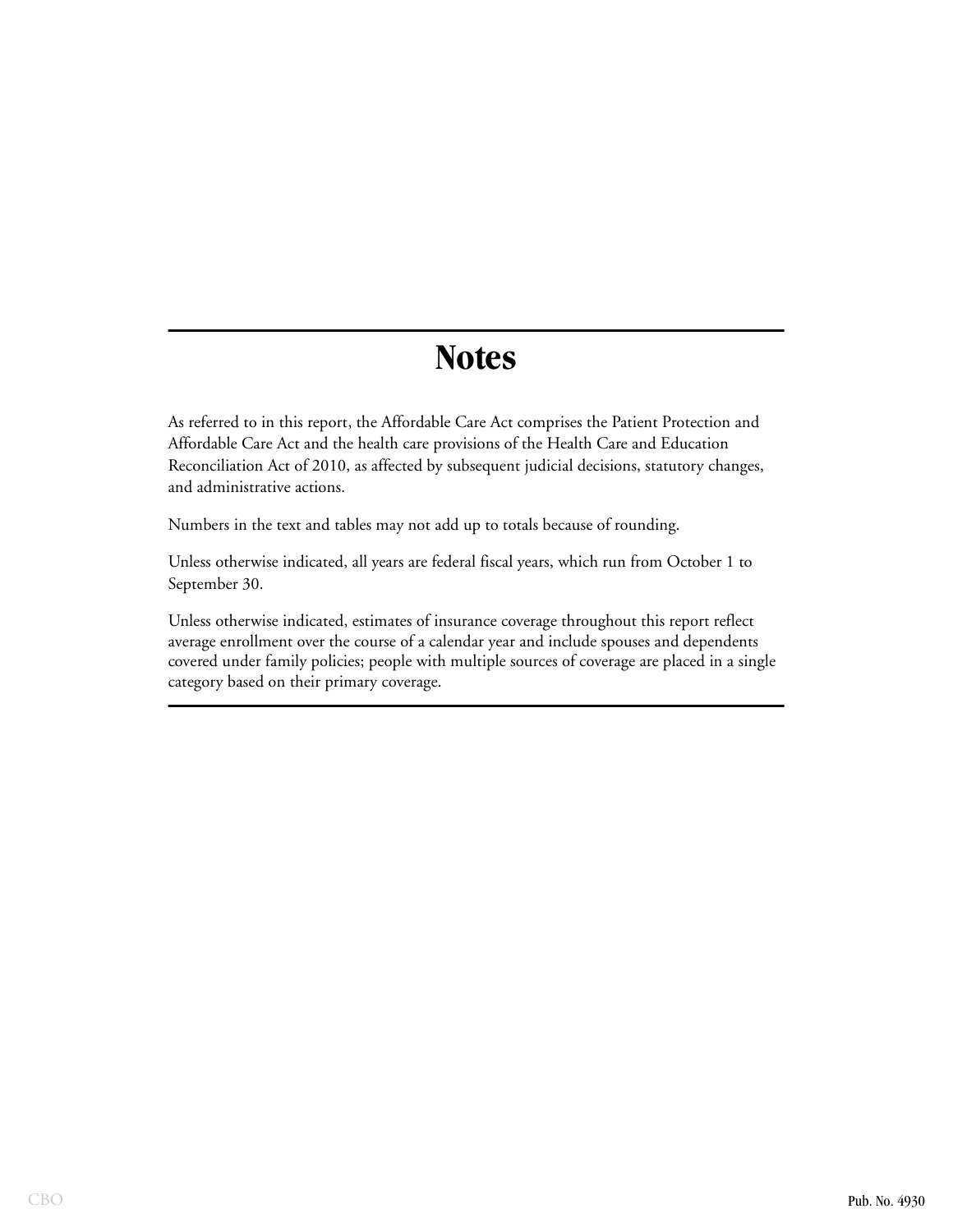

| Summary                                                                                                          | $\mathbf{1}$ |
|------------------------------------------------------------------------------------------------------------------|--------------|
| The Insurance Coverage Provisions and Their Effects on the Number of People With and<br><b>Without Insurance</b> | 3            |
| Estimated Effects on Sources of Insurance Coverage and the Federal Budget                                        | 5            |
| Coverage Through the Exchanges and Premiums and Subsidies for Such Coverage                                      | 6            |
| BOX: NONGROUP HEALTH PLANS UNDER THE AFFORDABLE CARE ACT                                                         | 8            |
| Enrollment in Medicaid and CHIP and the Federal Cost of Such Coverage                                            | 11           |
| Tax Credits for Small Employers                                                                                  | 12           |
| Penalty Payments by Uninsured People                                                                             | 12           |
| Penalty Payments by Employers                                                                                    | 12           |
| Excise Tax on High-Premium Insurance Plans                                                                       | 13           |
| Other Effects on Revenues and Outlays                                                                            | 13           |
| <b>Changes From Previous Estimates</b>                                                                           | 13           |
| Factors That Led to Changes in the Estimates Since February 2014                                                 | 15           |
| Changes in the Estimates Since February 2014                                                                     | 18           |
| Changes in the Estimates Since the Enactment of the ACA                                                          | 20           |
| <b>About This Document</b>                                                                                       | 22           |

# **Tables**

| 1.             | Effects on the Deficit of the Insurance Coverage Provisions of the Affordable Care Act                                                       | 2  |
|----------------|----------------------------------------------------------------------------------------------------------------------------------------------|----|
| 2.             | Effects of the Affordable Care Act on Health Insurance Coverage                                                                              | 4  |
| 3.             | Enrollment in, and Budgetary Effects of, Health Insurance Exchanges                                                                          | 10 |
| 4.             | Comparison of CBO and JCT's Current and Previous Estimates of the Effects of the<br>Insurance Coverage Provisions of the Affordable Care Act | 14 |
| <b>Figures</b> |                                                                                                                                              |    |
|                | Effects of the Affordable Care Act on Health Insurance Coverage, 2024                                                                        | 5  |
| 2.             | Budgetary Effects of the Insurance Coverage Provisions of the<br>Affordable Care Act, 2015 to 2024                                           | 19 |
| 3.             | Comparison of CBO and JCT's Estimates of the Net Budgetary Effects of the<br>Coverage Provisions of the Affordable Care Act                  | 21 |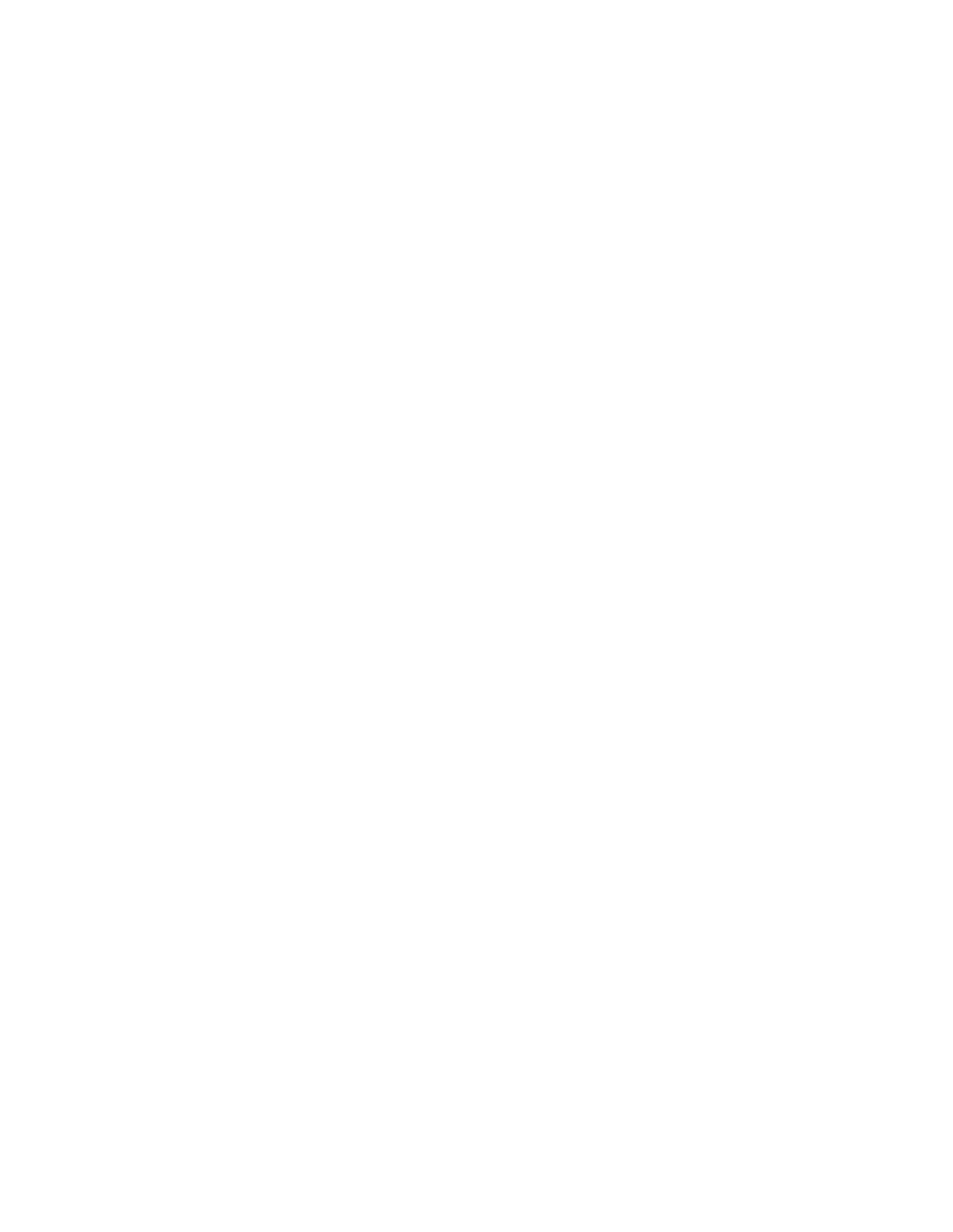# **Updated Estimates of the Effects of the Insurance Coverage Provisions of the Affordable Care Act, April 2014**

# **Summary**

The Congressional Budget Office (CBO) and the staff of the Joint Committee on Taxation (JCT) have updated their estimates of the budgetary effects of the provisions of the Affordable Care Act (ACA) that relate to health insurance coverage. The new estimates, which are included in CBO's latest baseline projections, reflect CBO's most recent economic forecast, account for administrative actions taken and regulations issued through March 2014, and incorporate new data and various modeling updates.<sup>1</sup>

Relative to their previous projections, CBO and JCT now estimate that the ACA's coverage provisions will result in lower net costs to the federal government: The agencies now project a net cost of \$36 billion for 2014, \$5 billion less than the previous projection for the year; and \$1,383 billion for the 2015–2024 period, \$104 billion less than the previous projection.<sup>2</sup>

The estimated net costs for 2014 stem almost entirely from spending for subsidies that are to be provided through insurance exchanges (often called marketplaces) and from an increase in spending for Medicaid (see [Table 1](#page-5-0)). For the 2015–2024 period, the projected net costs consist of the following:

- Gross costs of \$1,839 billion for subsidies and related spending for insurance obtained through the exchanges, Medicaid, the Children's Health Insurance Program (CHIP), and tax credits for small employers; and
- A partial offset of \$456 billion in receipts from penalty payments, additional revenues resulting from the excise tax on high-premium insurance plans, and the effects on income and payroll tax revenues and associated outlays arising from projected changes in employer coverage.

Those estimates address only the insurance coverage provisions of the ACA, which do not generate all of the act's budgetary effects. Many other provisions, on net, are expected to reduce budget deficits. Considering all of the provisions—including the coverage provisions— CBO and JCT estimated in July 2012 (their most recent comprehensive estimate) that the ACA's overall effect would be to reduce federal deficits.<sup>3</sup>

<sup>1.</sup> For CBO's latest baseline projections, see Congressional Budget Office, *Updated Budget Projections: 2014 to 2024* (April 2014), [www.cbo.gov/publication/45229](http://www.cbo.gov/publication/45229).

<sup>2.</sup> For CBO and JCT's previous projections of the effects of the ACA's insurance coverage provisions, see Congressional Budget Office, *The Budget and Economic Outlook: 2014 to 2024*, Appendix B (February 2014), [www.cbo.gov/publication/45010](http://www.cbo.gov/publication/45010).

<sup>3.</sup> See Congressional Budget Office, letter to the Honorable John Boehner providing an estimate for H.R. 6079, the Repeal of Obamacare Act (July 24, 2012), [www.cbo.gov/publication/](http://www.cbo.gov/publication/43471) [43471.](http://www.cbo.gov/publication/43471) CBO and JCT can no longer determine exactly how the provisions of the ACA that are not related to the expansion of health insurance coverage have affected their projections of direct spending and revenues. The provisions that expand insurance coverage established entirely new programs or components of programs that can be isolated and reassessed. In contrast, other provisions of the ACA significantly modified existing federal programs and made changes to the Internal Revenue Code. Isolating the incremental effects of those provisions on previously existing programs and revenues four years after enactment of the ACA is not possible.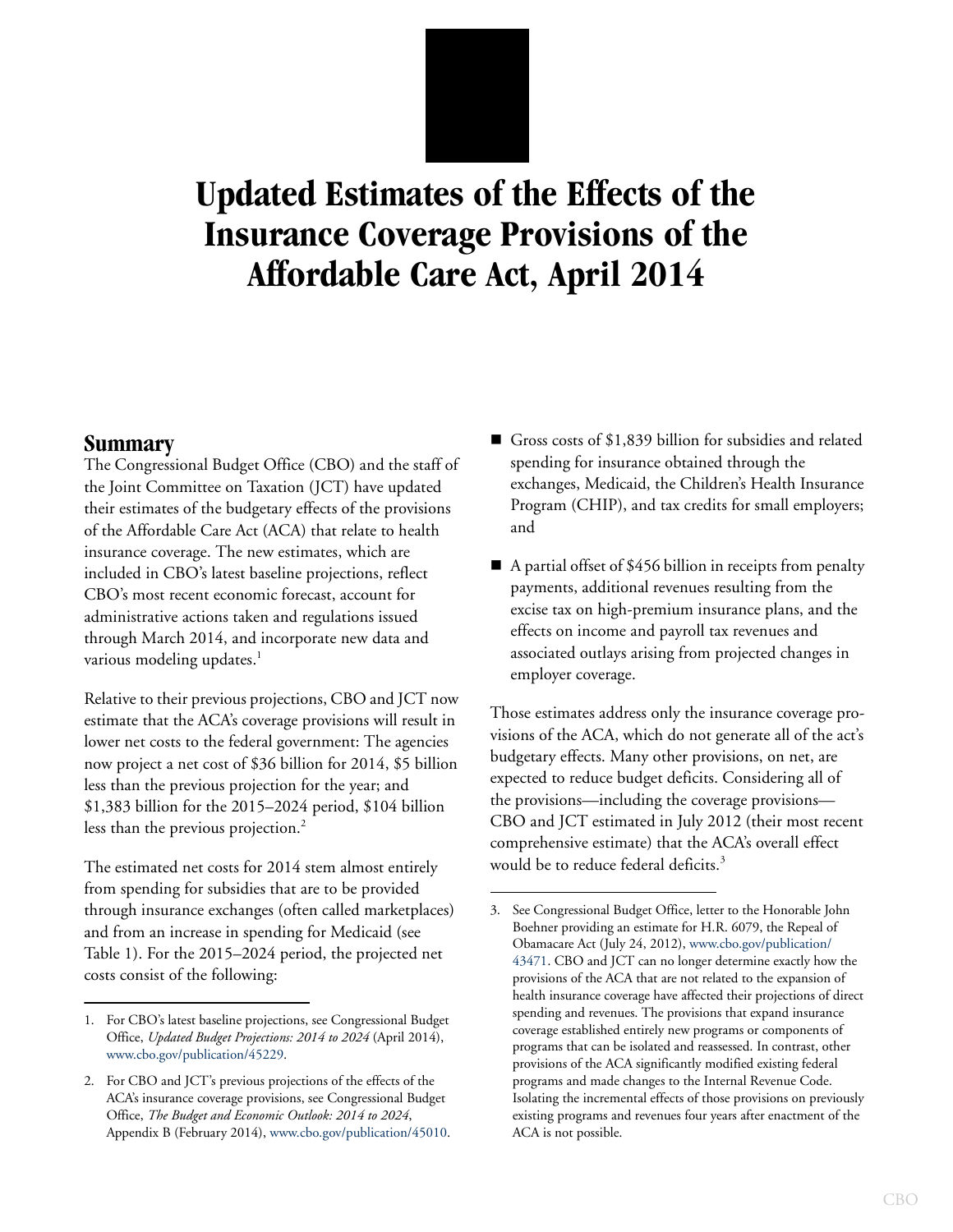#### <span id="page-5-0"></span>**Table 1.**

## **Effects on the Deficit of the Insurance Coverage Provisions of the Affordable Care Act**

| (Billions of dollars, by fiscal year)                   |          |              |          |              |      |       |       |       |       |       |       |           |
|---------------------------------------------------------|----------|--------------|----------|--------------|------|-------|-------|-------|-------|-------|-------|-----------|
|                                                         |          |              |          |              |      |       |       |       |       |       |       | Total,    |
|                                                         |          |              |          |              |      |       |       |       |       |       |       | $2015 -$  |
|                                                         | 2014     | 2015         | 2016     | 2017         | 2018 | 2019  | 2020  | 2021  | 2022  | 2023  | 2024  | 2024      |
| Exchange Subsidies and Related Spending <sup>a</sup>    | 17       | 36           | 77       | 94           | 101  | 107   | 112   | 119   | 125   | 129   | 132   | 1,032     |
| Medicaid and CHIP Outlays <sup>b</sup>                  | 20       | 42           | 62       | 70           | 77   | 82    | 84    | 87    | 91    | 96    | 101   | 792       |
| Small-Employer Tax Credits <sup>c</sup>                 |          | 2            |          |              |      |       |       | 2     |       | 2     | 2     | 15        |
| Gross Cost of Coverage Provisions                       | 38       | 80           | 141      | 164          | 180  | 190   | 197   | 208   | 218   | 227   | 235   | 1,839     |
| Penalty Payments by Uninsured People                    | $^\star$ | $-2$         | -4       | -4           | -4   | $-5$  | $-5$  | $-5$  | $-5$  | -6    | -6    | -46       |
| Penalty Payments by Employers <sup>c</sup>              | 0        | $\mathbf{0}$ | -8       | -12          | -13  | -15   | $-16$ | -17   | -18   | $-20$ | -21   | $-139$    |
| Excise Tax on High-Premium Insurance Plans <sup>c</sup> | $\theta$ | 0            | $\theta$ | $\mathbf{0}$ | -5   | $-10$ | -13   | $-16$ | $-20$ | $-25$ | -30   | $-120$    |
| Other Effects on Revenues and Outlays <sup>a</sup>      | $-2$     | -3           | -6       | -11          | -14  | -16   | $-18$ | $-20$ | $-21$ | $-21$ | $-22$ | $-152$    |
| <b>Net Cost of Coverage Provisions</b>                  | 36       | 74           | 123      | 138          | 143  | 144   | 146   | 150   | 153   | 155   |       | 156 1,383 |
| Memorandum:                                             |          |              |          |              |      |       |       |       |       |       |       |           |
| Changes in Mandatory Spending                           | 35       | 92           | 147      | 173          | 181  | 192   | 200   | 211   | 221   | 230   | 238   | 1,885     |
| Changes in Revenues <sup>e</sup>                        | -1       | 18           | 24       | 35           | 37   | 48    | 54    | 61    | 68    | 75    | 83    | 503       |

Sources: Congressional Budget Office; staff of the Joint Committee on Taxation.

Notes: These numbers exclude effects on the deficit of provisions of the Affordable Care Act that are not related to insurance coverage. They also exclude federal administrative costs subject to appropriation. (CBO has previously estimated that the Internal Revenue Service would need to spend between \$5 billion and \$10 billion over the 2010–2019 period to implement the Affordable Care Act and that the Department of Health and Human Services and other federal agencies would also need to spend \$5 billion to \$10 billion over that period.) In addition, the Affordable Care Act included explicit authorizations for spending on a variety of grant and other programs; that funding is also subject to future appropriation action.

Unless otherwise noted, positive numbers indicate an increase in the deficit, and negative numbers indicate a decrease in the deficit.

CHIP = Children's Health Insurance Program;  $*$  = between zero and -\$500 million.

- a. Includes spending for exchange grants to states and net collections and payments for risk adjustment, reinsurance, and risk corridors.
- b. Under current law, states have the flexibility to make programmatic and other budgetary changes to Medicaid and CHIP. CBO estimates that state spending on Medicaid and CHIP over the 2015–2024 period will be about \$46 billion higher because of the coverage provisions of the Affordable Care Act than it would be otherwise.
- c. These effects on the deficit include the associated effects of changes in taxable compensation on revenues.
- d. Consists mainly of the effects of changes in taxable compensation on revenues. CBO estimates that outlays for Social Security benefits will increase by about \$7 billion over the 2015–2024 period and that the coverage provisions will have negligible effects on outlays for other federal programs.
- e. Positive numbers indicate an increase in revenues, and negative numbers indicate a decrease in revenues.

CBO and JCT have updated their baseline estimates of the budgetary effects of the ACA's insurance coverage provisions many times since that legislation was enacted in March 2010. As time has passed, the period spanned by the estimates has changed. But a year-by-year comparison shows that CBO and JCT's estimates of the net budgetary impact of the ACA's insurance coverage provisions have decreased, on balance, over the past four years.

This report describes the insurance coverage provisions of the ACA and CBO and JCT's current estimates of the budgetary effects of those provisions. That discussion is followed by an explanation of how and why those estimates differ from the interim estimates in CBO's February 2014 baseline. The report concludes with a discussion of the ways in which current estimates of the ACA's coverage provisions differ from those made when the law was enacted in March 2010.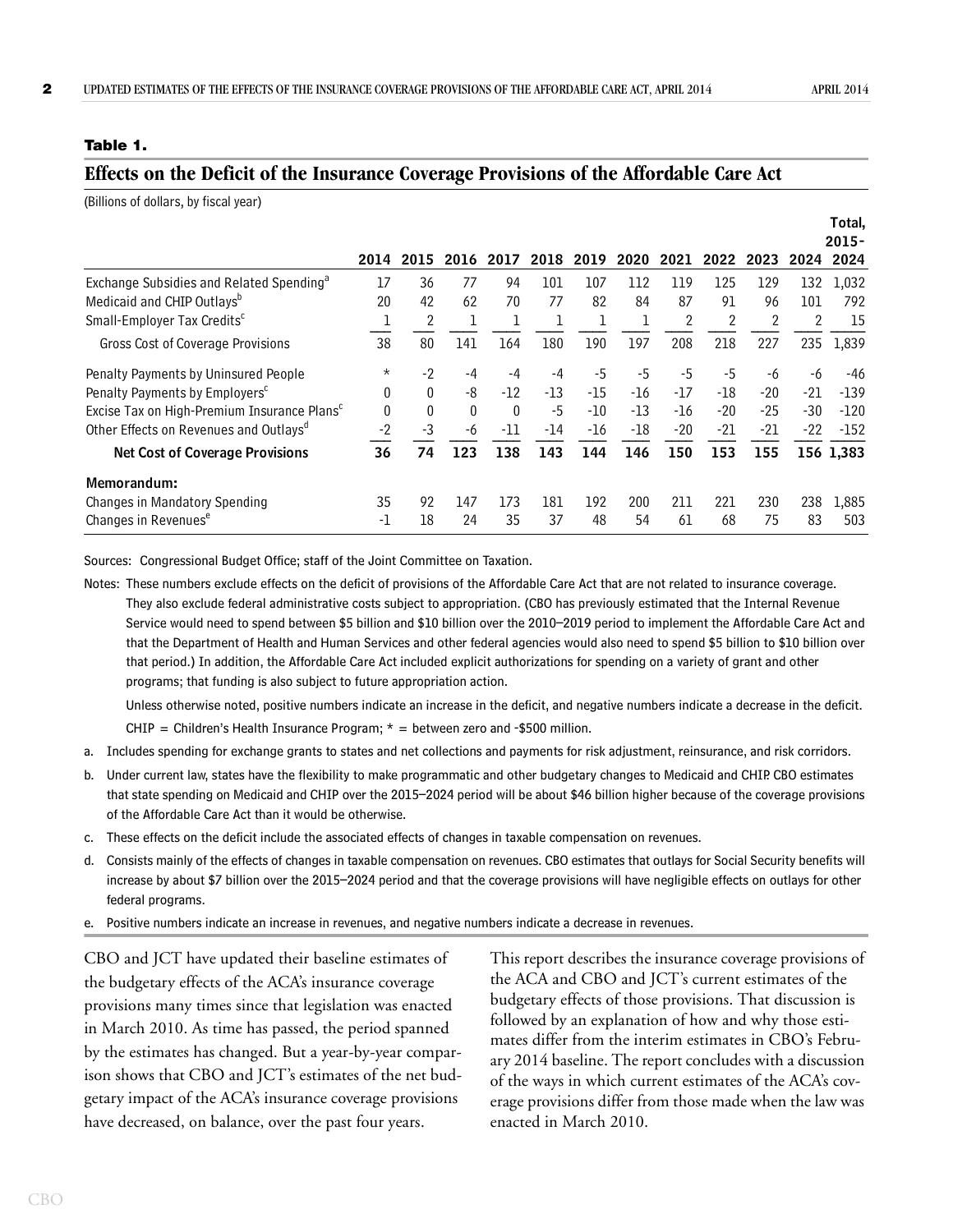# **The Insurance Coverage Provisions and Their Effects on the Number of People With and Without Insurance**

Among the key elements of the ACA's insurance coverage provisions that are encompassed by the estimates discussed here are the following:

- The ACA allows many individuals and families to purchase subsidized insurance through the exchanges (or marketplaces) operated either by the federal government or by a state government.
- States are permitted but not required to expand eligibility for Medicaid.
- Most legal residents of the United States must either obtain health insurance or pay a penalty for not doing so (under a provision known as the individual mandate).
- Certain employers that decline to offer their employees health insurance coverage that meets specified standards will be assessed penalties.
- A federal excise tax will be imposed on some health insurance plans with high premiums.
- Most insurers offering policies either for purchase through the exchanges or directly to consumers outside of the exchanges must meet several requirements: For example, they must accept all applicants regardless of health status; they may vary premiums only by age, smoking status, and geographic location; and they may not limit coverage for preexisting medical conditions.<sup>4</sup>
- Certain small employers that provide health insurance to their employees will be eligible to receive a tax credit of up to 50 percent of the cost of that insurance.

The ACA also made other changes to rules governing health insurance coverage that are not listed here. Those other provisions address coverage in the nongroup, smallgroup, and large-group markets, in some cases including self-insured employment-based plans.

CBO and JCT estimate that the insurance coverage provisions of the ACA will increase the proportion of the nonelderly population with insurance from roughly 80 percent in the absence of the ACA to about 84 percent in 2014 and to about 89 percent in 2016 and beyond (see [Table 2](#page-7-0)). CBO and JCT project that 12 million more nonelderly people will have health insurance in 2014 than would have had it in the absence of the ACA. They also project that 19 million more people will be insured in 2015, 25 million more will be insured in 2016, and 26 million more will be insured each year from 2017 through 2024 than would have been the case without the ACA.

Those gains in coverage will be the net result of many changes in insurance coverage relative to what would have occurred in the absence of the ACA. In 2018 and later years, 25 million people are projected to have coverage through the exchanges, and 13 million more, on net, are projected to have coverage through Medicaid and CHIP than would have had it in the absence of the ACA. Partly offsetting those increases, however, are projected net decreases in employment-based coverage and in coverage in the nongroup market outside the exchanges.

The estimated increase in insurance coverage in 2014 represents the number of people who are expected to be insured this year under current law minus the number who would have been insured this year in the absence of the ACA. That number may differ from the number of people who are expected to be insured this year minus the number who were insured last year, because people move in and out of insurance coverage over time as a result of changes in employment, family circumstances, and other factors. In particular, some people who had insurance coverage in 2013 and would have become uninsured in 2014 for one reason or another in the absence of the ACA will, under the ACA, be covered in 2014 through the exchanges, Medicaid, or CHIP. Those people are included in CBO and JCT's estimate of the increase in insurance coverage in 2014 that stems from the ACA.<sup>5</sup> CBO and JCT have not estimated the number of people who were uninsured in 2013 and will be insured in 2014.

<sup>4.</sup> Premiums charged for adults 21 or older may not vary according to age by a ratio of more than 3:1.

<sup>5.</sup> Correspondingly, people who were uninsured in 2013 but would have obtained insurance in 2014 in the absence of the ACA are not counted as part of the increase in insurance coverage resulting from the ACA.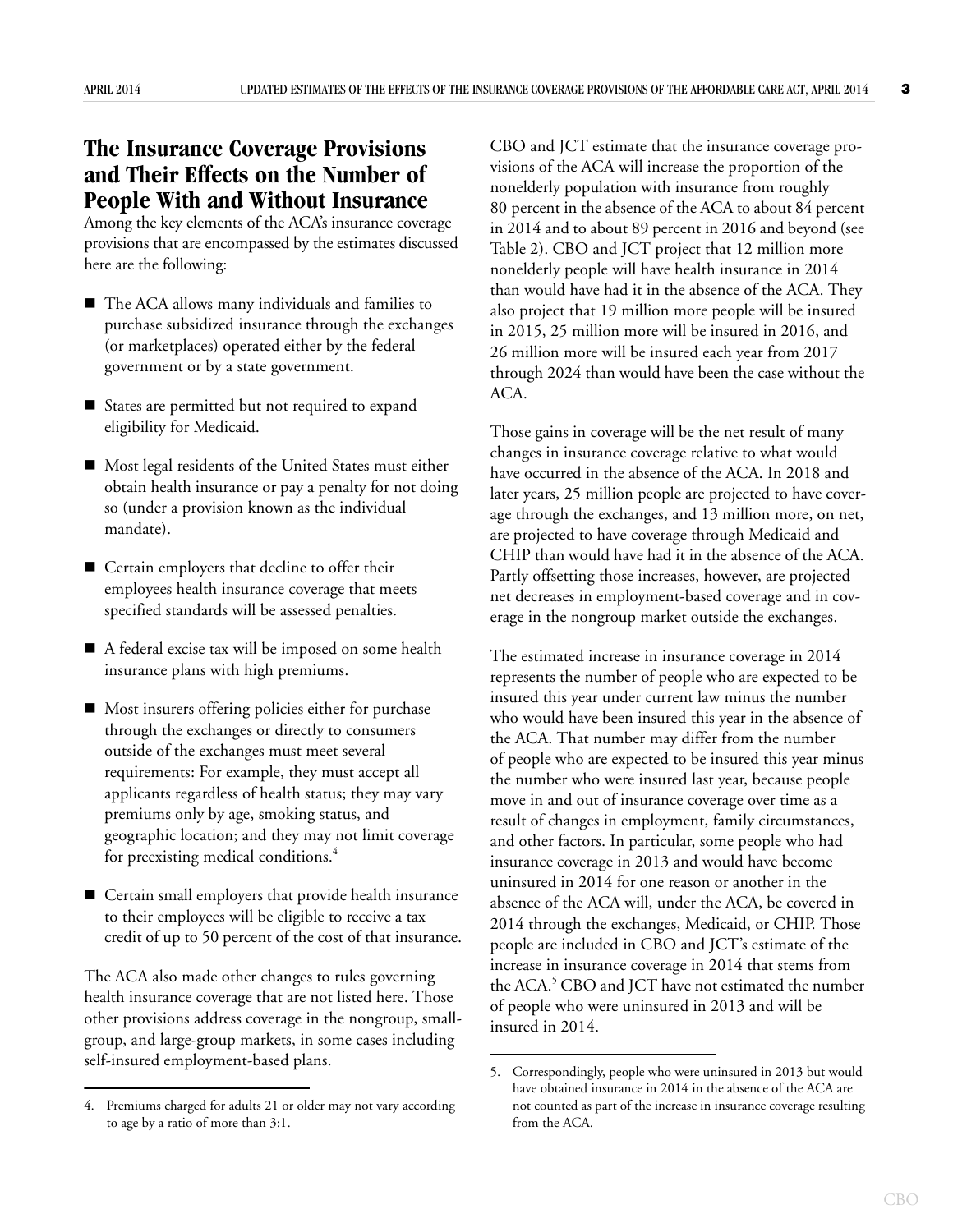#### <span id="page-7-0"></span>**Table 2.**

| (Millions of nonelderly people, by calendar year) |          |       |       |       |       |       |       |       |       |       |       |
|---------------------------------------------------|----------|-------|-------|-------|-------|-------|-------|-------|-------|-------|-------|
|                                                   | 2014     | 2015  | 2016  | 2017  | 2018  | 2019  | 2020  | 2021  | 2022  | 2023  | 2024  |
| Insurance Coverage Without the ACA <sup>a</sup>   |          |       |       |       |       |       |       |       |       |       |       |
| Medicaid and CHIP                                 | 35       | 35    | 34    | 33    | 33    | 34    | 34    | 34    | 35    | 35    | 35    |
| Employment-based coverage                         | 156      | 158   | 160   | 163   | 164   | 165   | 165   | 165   | 166   | 166   | 166   |
| Nongroup and other coverage <sup>b</sup>          | 24       | 24    | 25    | 25    | 26    | 26    | 26    | 26    | 27    | 27    | 27    |
| Uninsured <sup>c</sup>                            | 54       | 55    | 55    | 55    | 55    | 56    | 56    | 56    | 57    | 57    | 57    |
| Total                                             | 270      | 272   | 274   | 277   | 278   | 280   | 281   | 282   | 283   | 284   | 285   |
| Change in Insurance Coverage Under the ACA        |          |       |       |       |       |       |       |       |       |       |       |
| Insurance exchanges                               | 6        | 13    | 24    | 25    | 25    | 25    | 25    | 25    | 25    | 25    | 25    |
| Medicaid and CHIP                                 | 7        | 11    | 12    | 12    | 13    | 13    | 13    | 13    | 13    | 13    | 13    |
| Employment-based coverage <sup>d</sup>            | $^\star$ | $-2$  | $-7$  | $-7$  | $-8$  | $-8$  | -8    | $-8$  | $-8$  | $-7$  | $-7$  |
| Nongroup and other coverage <sup>b</sup>          | $-1$     | $-3$  | $-4$  | $-4$  | $-4$  | $-4$  | $-4$  | $-4$  | $-4$  | $-5$  | $-5$  |
| Uninsured <sup>c</sup>                            | $-12$    | $-19$ | $-25$ | $-26$ | $-26$ | $-26$ | $-26$ | $-26$ | $-26$ | $-26$ | $-26$ |
| Uninsured Under the ACA                           |          |       |       |       |       |       |       |       |       |       |       |
| Number of uninsured nonelderly                    |          |       |       |       |       |       |       |       |       |       |       |
| people <sup>c</sup>                               | 42       | 36    | 30    | 30    | 29    | 30    | 30    | 30    | 31    | 31    | 31    |
| Insured as a percentage of the                    |          |       |       |       |       |       |       |       |       |       |       |
| nonelderly population                             |          |       |       |       |       |       |       |       |       |       |       |
| Including all U.S. residents                      | 84       | 87    | 89    | 89    | 89    | 89    | 89    | 89    | 89    | 89    | 89    |
| Excluding unauthorized immigrants                 | 86       | 89    | 91    | 92    | 92    | 92    | 92    | 92    | 92    | 92    | 92    |
| Memorandum:                                       |          |       |       |       |       |       |       |       |       |       |       |
| <b>Exchange Enrollees and Subsidies</b>           |          |       |       |       |       |       |       |       |       |       |       |
| Number with unaffordable offer from               |          |       |       |       |       |       |       |       |       |       |       |
| employer <sup>e</sup>                             | $***$    | $***$ | $***$ | $***$ | $***$ | $***$ | $***$ | $***$ | $***$ | $***$ | $***$ |
| Number of unsubsidized exchange                   |          |       |       |       |       |       |       |       |       |       |       |
| enrollees (Millions of people) <sup>†</sup>       | 1        | 3     | 5     | 6     | 6     | 6     | 6     | 6     | 6     | 6     | 6     |
| Average exchange subsidy per                      |          |       |       |       |       |       |       |       |       |       |       |
| subsidized enrollee (Dollars)                     | 4,410    | 4,250 | 4,830 | 4,930 | 5,300 | 5,570 | 5,880 | 6,220 | 6,580 | 6.890 | 7,170 |

#### **Effects of the Affordable Care Act on Health Insurance Coverage**

Sources: Congressional Budget Office; staff of the Joint Committee on Taxation.

Notes: Figures for the nonelderly population include residents of the 50 states and the District of Columbia who are younger than 65.

 $ACA = Affordable Care Act; CHIP = Children's Health Insurance Program;  $\star$  = between -500,000 and zero;$  $**$  = between zero and 500,000.

- a. Figures reflect average enrollment over the course of a year and include spouses and dependents covered under family policies; people reporting multiple sources of coverage are assigned a primary source.
- b. "Other" includes Medicare; the changes under the ACA are almost entirely for nongroup coverage.
- c. The uninsured population includes people who will be unauthorized immigrants and thus ineligible either for exchange subsidies or for most Medicaid benefits; people who will be ineligible for Medicaid because they live in a state that has chosen not to expand coverage; people who will be eligible for Medicaid but will choose not to enroll; and people who will not purchase insurance to which they have access through an employer, an exchange, or directly from an insurer.
- d. The change in employment-based coverage is the net result of projected increases and decreases in offers of health insurance from employers and changes in enrollment by workers and their families.
- e. Workers who would have to pay more than a specified share of their income (9.5 percent in 2014) for employment-based coverage could receive subsidies through an exchange.

f. Excludes coverage purchased directly from insurers outside of an exchange.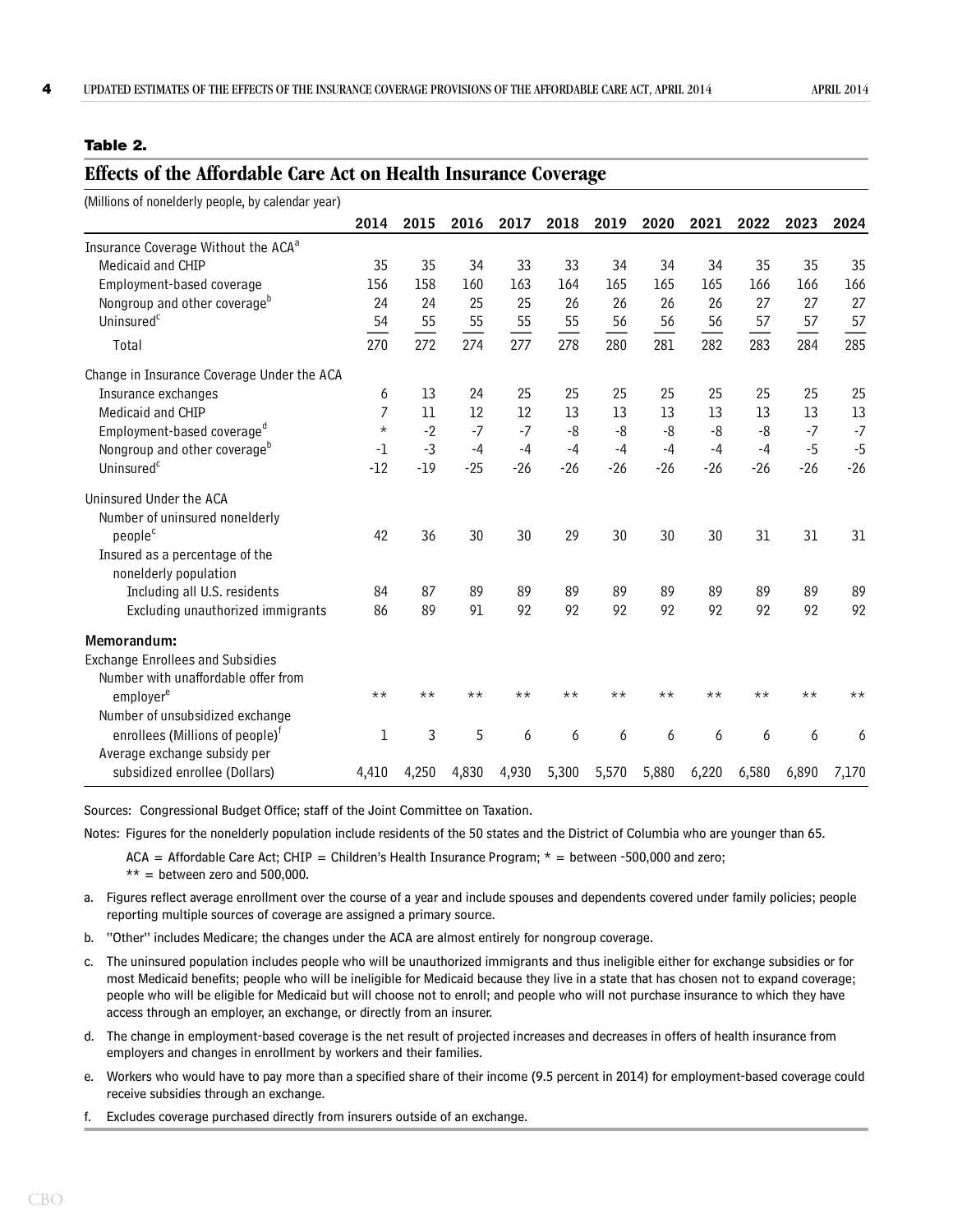#### <span id="page-8-0"></span>**Figure 1.**



#### **Effects of the Affordable Care Act on Health Insurance Coverage, 2024**

(Millions of nonelderly people)

Sources: Congressional Budget Office; staff of the Joint Committee on Taxation.

Notes: The nonelderly population consists of residents of the 50 states and the District of Columbia who are younger than 65.

 $ACA = Affordable Care Act; CHIP = Children's Health Insurance Program.$ 

- a. "Other" includes Medicare; the changes under the ACA are almost entirely for nongroup coverage.
- b. The uninsured population includes people who will be unauthorized immigrants and thus ineligible either for exchange subsidies or for most Medicaid benefits; people who will be ineligible for Medicaid because they live in a state that has chosen not to expand coverage; people who will be eligible for Medicaid but will choose not to enroll; and people who will not purchase insurance to which they have access through an employer, an exchange, or directly from an insurer.

Despite the substantial projected increases in insurance coverage under the ACA, CBO and JCT estimate that in 2024, 31 million people, or roughly one in nine nonelderly U.S. residents, will be without health insurance (see [Figure 1\)](#page-8-0). In that year, about 30 percent of those uninsured people are expected to be unauthorized immigrants and thus ineligible either for exchange subsidies or for most Medicaid benefits; about 5 percent will be ineligible for Medicaid because they live in a state that has chosen not to expand coverage; about 20 percent will be eligible for Medicaid but will choose not to enroll; and the remaining 45 percent will not purchase insurance to which they have access through an employer, an exchange, or directly from an insurer.

# **Estimated Effects on Sources of Insurance Coverage and the Federal Budget**

Most of the budgetary effects of the ACA's coverage provisions will stem from the subsidies for insurance purchased through the exchanges and from increased costs for Medicaid. That additional spending will be partially offset by penalty payments made by individuals and employers, by additional revenues resulting from the excise tax on high-premium insurance plans, and by the effects on income and payroll tax revenues and associated outlays stemming from a reduction in employment-based insurance coverage.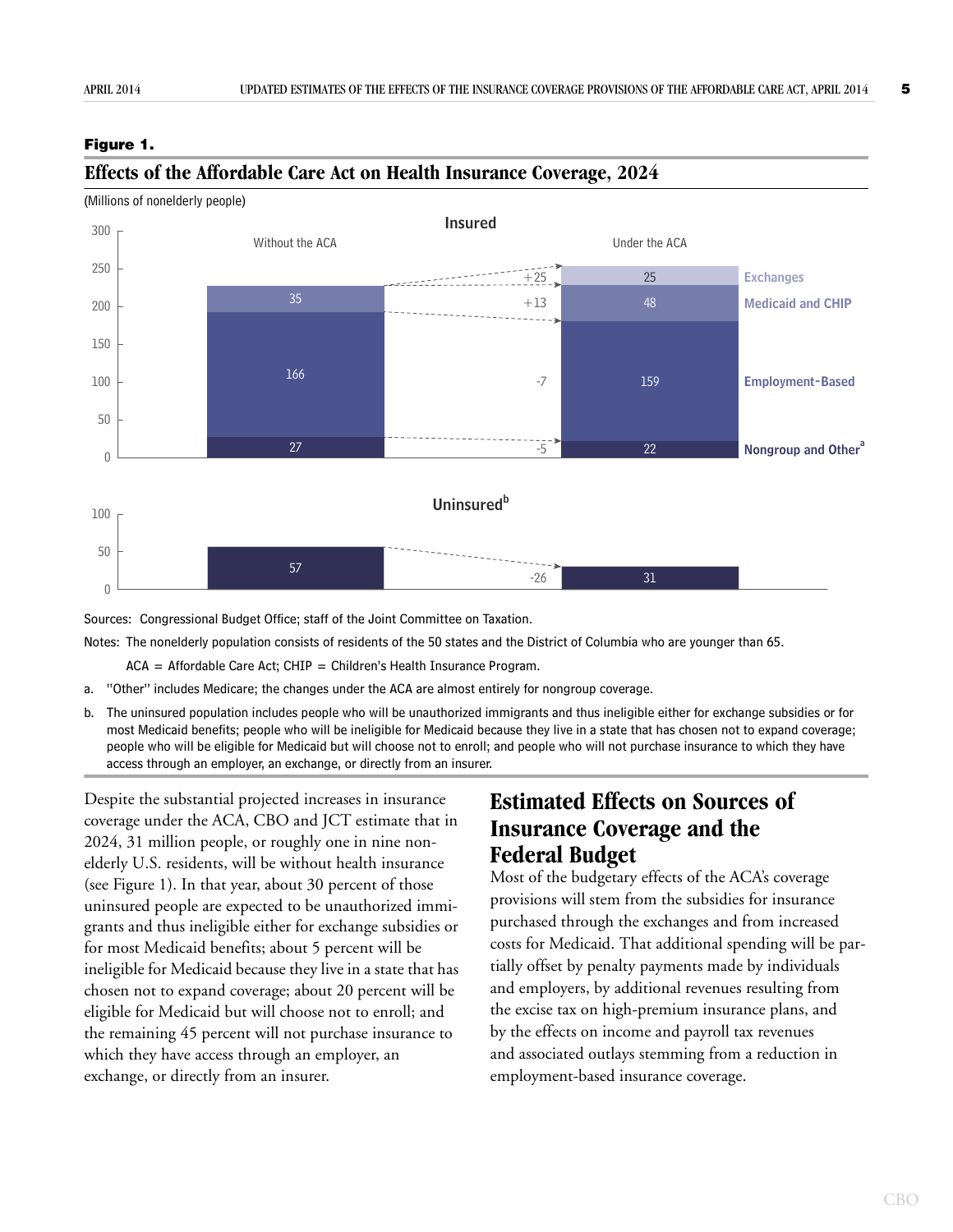# **Coverage Through the Exchanges and Premiums and Subsidies for Such Coverage**

Subsidies and related spending for insurance obtained through the exchanges constitute the largest share of the costs of the ACA's coverage provisions.

**Coverage Through the Exchanges.** CBO and JCT estimate that, over the course of calendar year 2014, an average of 6 million people will be covered by insurance obtained through the exchanges. The total number who will have such coverage at some points during the year is expected to be more than the average because some people will be covered for only part of the year.

Coverage through the exchanges will vary over the course of 2014 not only because of the increase during open enrollment in the first few months of the year but also because people who experience qualifying life events, such as the loss of employment-based insurance or the birth of a child, will be allowed to purchase coverage later in the year, and because some people will drop their exchange-based coverage as they become eligible for employment-based insurance. The estimate of 6 million people does not include people who enrolled through the exchanges but failed to pay their initial premiums, because they will not be covered; it also does not include people in any part of the year for which they lose coverage because of nonpayment of premiums.

Thus, CBO and JCT's estimate of 6 million people receiving such coverage in 2014 cannot be compared directly with the number of people who have enrolled through the exchanges as of any given date.<sup>6</sup> The number of people who will have coverage through the exchanges in 2014 will not be known precisely until after the year has ended.

CBO and JCT anticipate that coverage through the exchanges will increase substantially over time as more people respond to subsidies and to penalties for failure to obtain coverage. Coverage through the exchanges is projected to increase to an average of 13 million people in 2015, 24 million in 2016, and 25 million in each year

between 2017 and 2024. Roughly three-quarters of those enrollees are expected to receive exchange subsidies.

**Premiums for Exchange Coverage.** CBO and JCT estimate that the average cost of individual policies for the second-lowest-cost "silver" plan in the exchanges the benchmark for determining exchange subsidies—is about  $$3,800$  in  $2014$ .<sup>7</sup> That estimate represents a national average, and it reflects CBO and JCT's projections of the age, sex, health status, and geographic distribution of those who will obtain coverage through the exchanges in 2014. That benchmark premium is projected to rise slightly in 2015, to about \$3,900, and then to rise more rapidly thereafter, reaching about \$4,400 in 2016 and about \$6,900 in 2024.<sup>8</sup> Thus, premiums are projected to increase by about 6 percent per year, on average, from 2016 to 2024. The current projection of the average premium for the benchmark silver plan in 2016 of about \$4,400 is 15 percent below the comparable estimate of \$5,200 published by CBO in November 2009.<sup>9</sup>

CBO and JCT anticipate that rising health care costs per person will continue to be the primary factor raising health insurance premiums over the next decade. Projecting the growth in health care spending per person always involves uncertainty, however, and it is particularly challenging in light of the recent slowdown in that growth that has been experienced by private insurers, as well as by the Medicare and Medicaid programs. Moreover,

<sup>6.</sup> See, for example, Department of Health and Human Services, Office of the Assistant Secretary for Planning and Evaluation, *Health Insurance Marketplace: March Enrollment Report for the Period: October 1, 2013–March 1, 2014*, ASPE Issue Brief (March 2014), [http://go.usa.gov/Ksc4.](http://go.usa.gov/Ksc4)

<sup>7.</sup> The size of the tax credit (or premium subsidy) that someone will receive will be based in part on the premium of the second-lowestcost silver plan (which covers about 70 percent of the costs of covered benefits) offered through the exchange in which that person participates.

<sup>8.</sup> The average premium for all plans purchased through the exchanges will differ from the average for the benchmark plans because people can purchase plans with higher or lower actuarial value than the benchmark and with premiums that are more or less expensive than those for the second-lowest-cost silver plan.

<sup>9.</sup> See Congressional Budget Office, letter to the Honorable Evan Bayh providing an analysis of health insurance premiums under the Patient Protection and Affordable Care Act (November 30, 2009), [www.cbo.gov/publication/41792.](http://www.cbo.gov/publication/41792) Similarly, the current projection of the average premium for a self-only policy in the employment-based market in 2016 of about \$6,400 is 14 percent below the comparable estimate of \$7,400 published by CBO in November 2009. See Congressional Budget Office, *Selected CBO Publications Related to Health Care Legislation, 2009–2010* (December 2010), p. 222, [www.cbo.gov/publication/21993.](http://www.cbo.gov/publication/21993)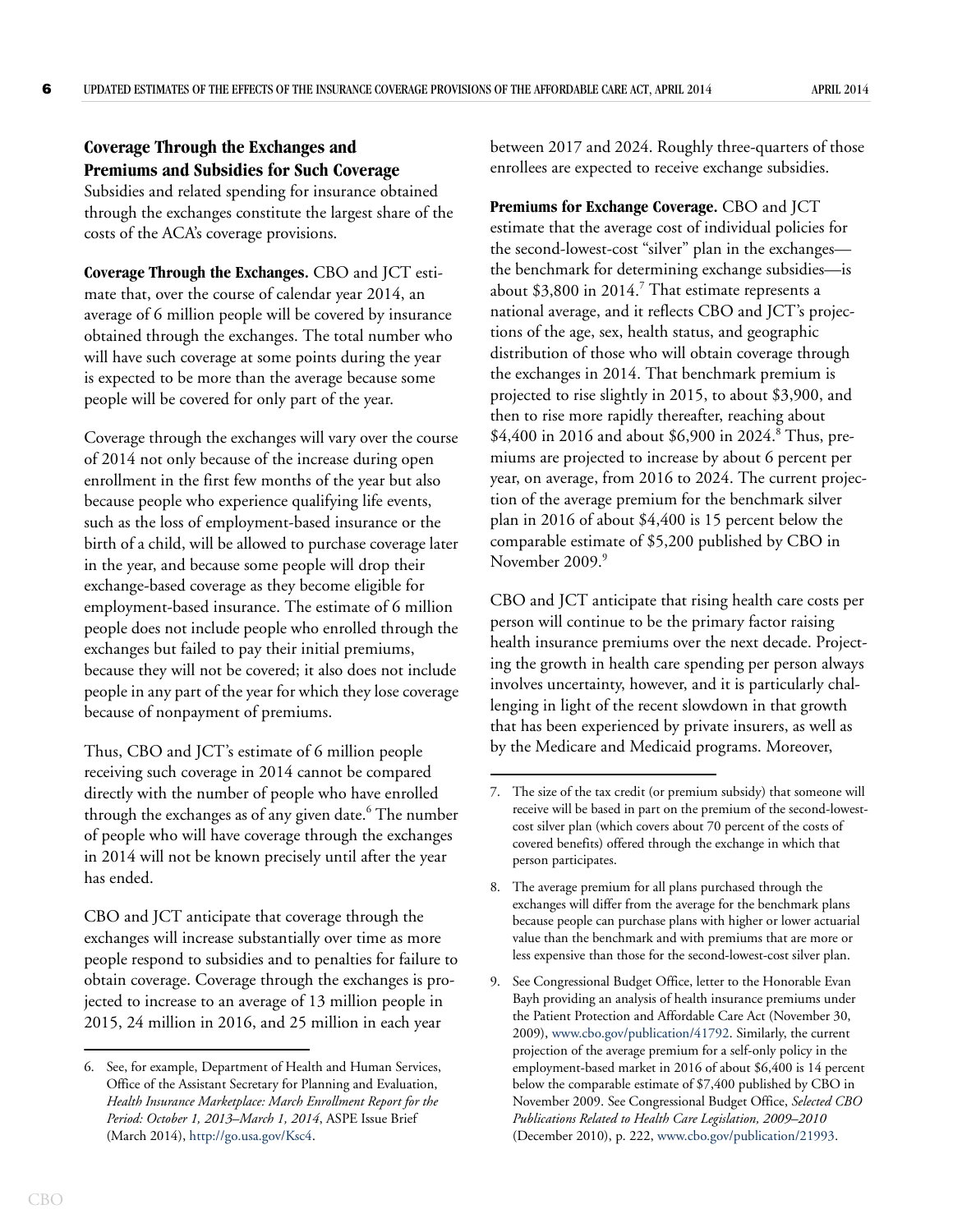views differ on how much of the slowdown is attributable to the recession and its aftermath and how much to other factors. Exchange premiums will be affected not only by underlying growth in health care costs but also by changes in the average health status of enrollees, changes in federal programs that spread risk, and changes in plan characteristics. Those three factors are discussed in more detail below.

*Effects of the Health Status of Exchange Enrollees.* The premiums for policies sold in the exchanges will be influenced by the expected health status of enrollees in the exchanges, and CBO and JCT anticipate that exchange enrollees in the future will be healthier, on average, than the smaller number of people who are obtaining such coverage in 2014. Such an outcome would be expected if people who are less healthy are more eager to obtain insurance, and it would be consistent with enrollment and medical claims in Massachusetts after that state introduced subsidized exchanges in 2006.<sup>10</sup> That factor is expected to lower premiums in 2015 relative to those in 2014.

CBO and JCT do not expect any further significant shifts in the average health status of exchange enrollees after 2015 under current law. As a result, that factor is not expected to raise or lower premiums after 2015.

Actual exchange premiums for 2015 may differ from those CBO and JCT have projected because insurers could have different expectations of their costs for that year. For example, if enrollees in exchange plans in 2014 are significantly less healthy than insurers had expected, and their care therefore is significantly more costly, insurers could project notably higher costs in 2015 and charge correspondingly higher premiums in 2015 than in 2014. However, anecdotal reports to date have been mixed and provide no clear evidence that insurers have been substantially surprised by the health status of their enrollees. Moreover, CBO and JCT's projections are national averages, and premiums in some places in the country will probably be much higher or lower in 2015 than CBO and JCT have projected for the nation as a whole.

*Effects of the Reinsurance Program.* The premiums for policies sold in the exchanges also are affected by the reinsurance payments that the government will make to plans whose enrollees incur particularly high costs for medical care—that is, costs that are above a specified threshold and up to a certain maximum. The reinsurance program applies to all nongroup insurance that complies with the ACA's market and benefit standards and that is issued from 2014 through 2016, either within or outside of the exchanges. (For more information on the ACA's provisions governing the nongroup market, see [Box 1](#page-11-0).)

Under the reinsurance program, CBO and JCT project, the government will collect \$10 billion in 2015, \$6 billion in 2016, and \$4 billion in 2017 (for insurance issued in 2014, 2015, and 2016) through a per-enrollee assessment on most private insurance plans, including self-insured plans and plans that are offered in the largegroup market. $^{11}$  CBO and JCT expect that reinsurance payments scheduled for insurance provided in 2014 are large enough to have reduced exchange premiums this year by approximately 10 percent relative to what they would have been without the program. However, such payments will be significantly smaller for 2015 and 2016, and they will not occur for the years following. Therefore, that program is expected to have resulted in lower premiums in 2014, to reduce premiums by smaller amounts in 2015 and 2016 than in 2014, and to have no direct effect thereafter.

*Effects of the Characteristics of Exchange Plans.* The plans being offered through exchanges in 2014 appear to have, in general, lower payment rates for providers, narrower networks of providers, and tighter management of their subscribers' use of health care than employment-based plans do.12 Those features allow insurers that offer plans through the exchanges to charge lower premiums (although they also make plans somewhat less attractive

<sup>10.</sup> See Amitabh Chandra, Jonathan Gruber, and Robin McKnight, "The Importance of the Individual Mandate—Evidence From Massachusetts," *New England Journal of Medicine* (January 2011), vol. 364, no. 4, pp. 293–295,<http://tinyurl.com/496lfct>. CBO analyzed unpublished data provided by the authors of that article.

<sup>11.</sup> Under reinsurance, an additional \$5 billion will be collected from health insurance plans and deposited into the general fund of the U.S. Treasury. That amount is the same as the amount appropriated for the Early Retiree Reinsurance Program (which was in operation before 2014) and is not included here as part of the budgetary effects of the ACA's insurance coverage provisions.

<sup>12.</sup> See McKinsey & Company, *Exchanges Go Live: Early Trends in Exchange Dynamics* (October 2013),<http://tinyurl.com/qd3kqfl>, and *Emerging Exchange Dynamics: Temporary Turbulence or Sustainable Market Disruption?* (September 2013), <http://tinyurl.com/og3tu9d>.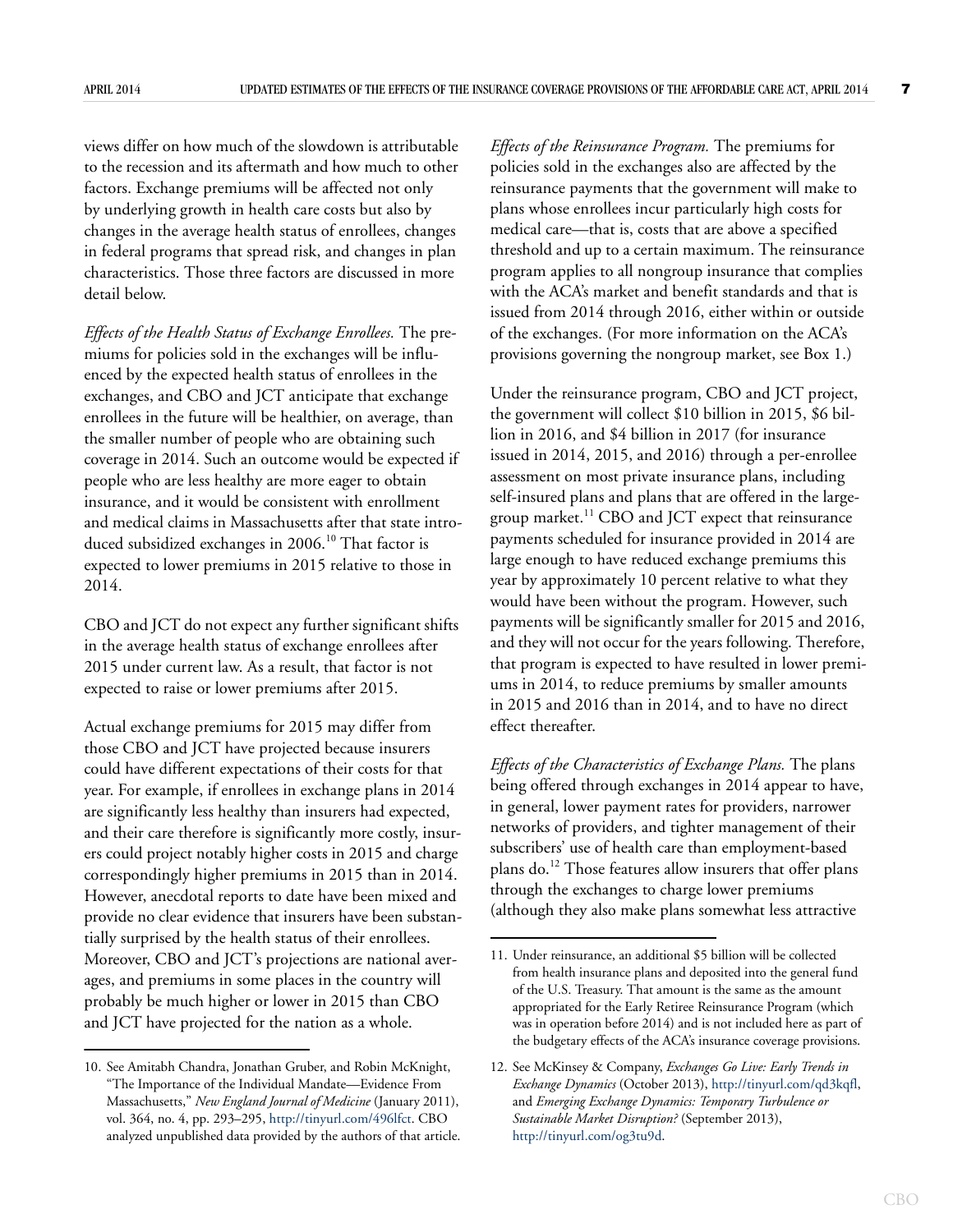#### <span id="page-11-0"></span>**Box 1.**

#### **Nongroup Health Plans Under the Affordable Care Act**

Starting in 2014, companies that sell nongroup insurance plans, whether through the exchanges or not, must—in most cases—follow certain rules specified in the Affordable Care Act (ACA).<sup>1</sup> All new plans, for example, must cover a set of essential health benefits, and their premiums may not vary among enrollees on the basis of health. Insurers selling nongroup plans through the exchanges must offer at least one "silver" plan (with an actuarial value of 70 percent) and one "gold" plan (80 percent).<sup>2</sup> Insurers selling plans outside of the exchanges must follow the same system of "metal" tiers, ranging from 60 percent ("bronze") to 90 percent ("platinum"), but, unlike insurers in the exchanges, they are exempt from the requirement to offer at least one silver and one gold plan.<sup>3</sup> Plans must be available for anyone to purchase during specified annual open-enrollment periods and, outside of those periods, to anyone who experiences a qualifying life event, such as the birth of a child or a change in employment. States may impose additional requirements on insurers that offer nongroup coverage inside or outside of the exchanges.

2. A plan's actuarial value is the share of costs for covered services that it would pay, on average, with a broadly representative group of people enrolled.

to potential enrollees). As projected enrollment in exchange plans grows from an average of 6 million in 2014 to 24 million in 2016, CBO and JCT anticipate that many plans will not be able to sustain provider payment rates that are as low or networks that are as narrow as they appear to be in 2014. CBO and JCT expect that exchange plans will still have lower provider payment rates, more limited provider networks, and stricter management of care, on average, than employment-based plans but that the differences between employmentbased plans and exchange plans will narrow as exchange enrollment increases. That pattern will put upward pressure on exchange premiums over the next couple of years, although CBO and JCT anticipate that the plans' characteristics will stabilize after 2016.

Because of the uncertainty about average health care costs for people enrolling under the new rules governing the nongroup market, plans that comply with the ACA's rules are protected from some of the risk that they will attract enrollees whose health care costs will prove to be especially high.4 The Congressional Budget Office (CBO) and the staff of the Joint Committee on Taxation (JCT) expect that people who purchase ACA-compliant plans outside of the exchanges would probably not have been eligible for subsidies had they obtained coverage through the exchanges and that many would have purchased coverage in the nongroup market in the absence of the ACA.

- 3. People under 30 years of age and those who qualify for certain exemptions from the individual mandate penalty also may purchase catastrophic coverage inside or outside of the exchanges. Such plans incorporate the ACA's set of essential health benefits, but they are not required to meet a minimum actuarial value of 60 percent. Catastrophic plans have a high deductible that is equal to the plan's out-of-pocket maximum and do not qualify for premium or cost-sharing subsidies, even when offered through the exchanges.
- 4. Among the federal safeguards that reduce the risk are the risk adjustment and reinsurance programs (which apply to all ACA-compliant nongroup plans), and risk corridors (which cover all exchange plans and also include certain plans offered outside the exchanges); for more discussion, see Congressional Budget Office, *The Budget and Economic Outlook: 2014 to 2024*, Appendix B (February 2014), [www.cbo.gov/publication/45010.](http://www.cbo.gov/publication/45010)

#### **Continued**

#### **Subsidies for Exchange Coverage and Related Spending.**

Exchange subsidies depend both on benchmark premiums in the exchanges and on certain characteristics of enrollees, such as age, family size, geographic location, and income. CBO and JCT project that the average subsidy will be \$4,410 in 2014, that it will decline to \$4,250 in 2015, and that it will then rise each year to reach  $$7,170$  in 2024 (see [Table 2 on page 4\)](#page-7-0).<sup>13</sup> The projected decrease from 2014 to 2015 stems from the small projected increase in premiums in 2015 and a shift in the income of people who are projected to enroll in the

<sup>1.</sup> Nongroup plans are those sold to individuals and families rather than to employers or groups of people.

<sup>13.</sup> The average exchange subsidy per subsidized enrollee includes premium subsidies and cost-sharing subsidies and thus may exceed the average benchmark premium in the exchanges.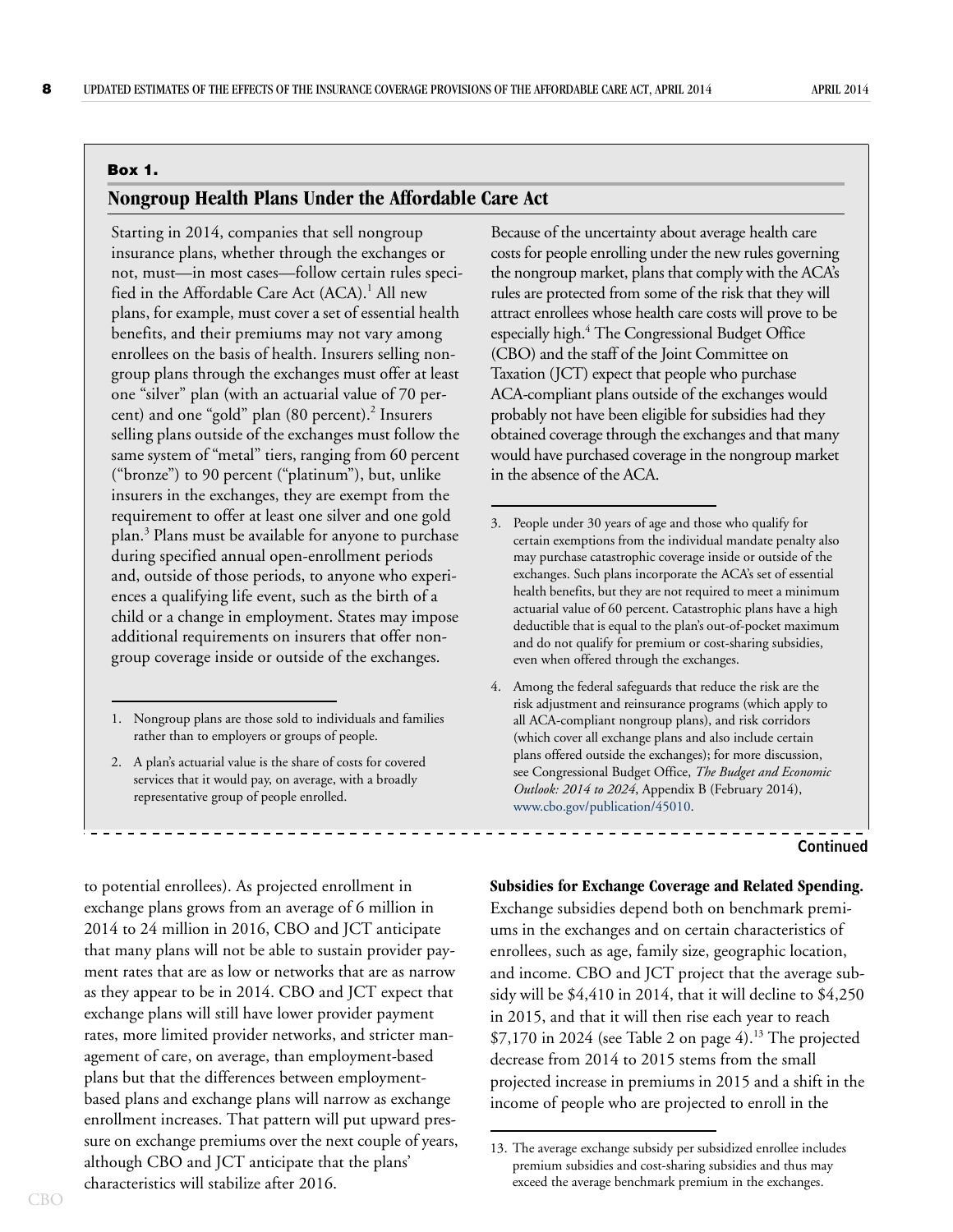**Box 1. Continued**

#### **Nongroup Health Plans Under the Affordable Care Act**

Under certain limited circumstances, insurers are allowed to continue to sell policies that do not comply with the ACA's rules. Such noncompliant policies, for example, might not cover all of the essential benefits specified in the ACA, might have an actuarial value of less than 60 percent, or might charge lower premiums for people in better health.<sup>5</sup> Those limited circumstances include the following:

- Some policies can be "grandfathered" in. Policies that were in effect in March 2010 and that have been maintained continuously without substantial changes in benefits or in costs to enrollees are exempt from most of the ACA's rules.
- Some states permitted insurers to allow enrollees to renew policies that did not comply with certain market and benefit rules for 2014 so long as the policy year began before January 1, 2014.
- Some policies can qualify under what is known as transitional relief. In November 2013, the Administration announced that states could accept renewals of noncompliant policies for a policy year starting between January 1, 2014, and October 1, 2014. In March 2014, that transitional

exchanges in 2015 compared with those enrolling in 2014. The increases after 2015 stem largely from the projected increase in premiums.

CBO and JCT estimate that subsidies provided through the exchanges and related spending will total \$17 billion in 2014. That estimate is uncertain in part because the number of people who will have such coverage is not yet known and in part because detailed information on the demographics and family income of the people who have such coverage—and on the subsidies they will receive—is not yet available. Over the 10 years from 2015 to 2024, exchange subsidies and related spending are projected to total \$1,032 billion, distributed as follows:

relief was extended for two more years. (More detail on recent administrative actions that affect noncompliant plans is provided in "Availability of Noncompliant Plans" in the main text.)

CBO and JCT estimate that relatively few people will be enrolled in noncompliant nongroup plans. The agencies project that, under the ACA, in 2014 about 2 million people will purchase noncompliant plans; they anticipate that enrollment in such plans will decline to negligible numbers by 2016. They also project that enrollment in nongroup plans *through the exchanges* will average 6 million people in 2014, 13 million in 2015, and 24 million or 25 million each year thereafter, and that roughly 5 million people will enroll in ACA-compliant plans *outside of the exchanges* each year from 2014 through 2024. That last estimate is especially uncertain because information on the number of people who have purchased coverage in the nongroup market in past years is incomplete and varies widely by data source.

In the absence of the ACA, 9 million to 10 million people would have enrolled in nongroup coverage each year from 2014 through 2024, CBO and JCT estimate. With roughly 5 million people expected to enroll in nongroup plans in years after 2015 under the ACA (excluding those people who purchase policies through the exchanges), that number will be 4 million to 5 million lower under the ACA than the number projected in the absence of the law (see the change in coverage labeled "Nongroup and other coverage" in [Table 2](#page-7-0) of the main text).

■ Outlays of \$726 billion and a reduction in revenues of \$129 billion for premium assistance tax credits (to cover a portion of eligible individuals' and families' health insurance premiums), which sum to \$855 billion (see [Table 3](#page-13-0)); $^{14}$ 

<sup>5.</sup> Insurers may also sell other policies that are service specific (including dental and vision), that cover accidental injury or specific diseases, or that are in effect for only a short time; such plans do not, on their own, count as providing minimum essential coverage under the ACA. Such plans are not included in CBO and JCT's estimates of coverage under the ACA.

<sup>14.</sup> The subsidies for health insurance premiums are structured as refundable tax credits; following the usual procedures for such credits, the portions that exceed taxpayers' income tax liabilities are classified as outlays in CBO's baseline projections, and the portions that reduce tax payments are classified as reductions in revenues.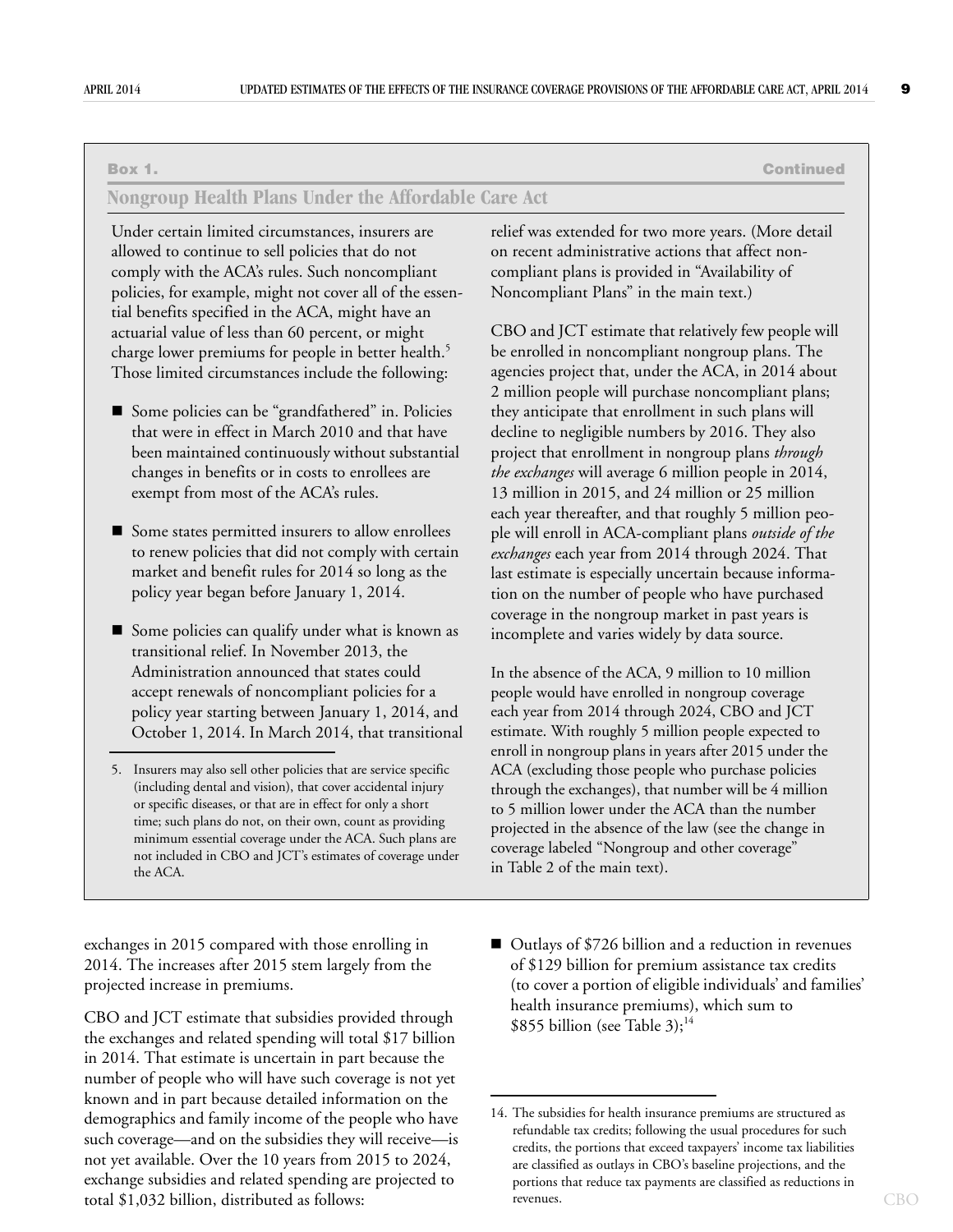#### <span id="page-13-0"></span>**Table 3.**

# <span id="page-13-1"></span>**Enrollment in, and Budgetary Effects of, Health Insurance Exchanges**

|                                                                                                 |                 |                |                |         |                |                                                                   |       |          |          |          |          | Total,<br>$2015 -$ |
|-------------------------------------------------------------------------------------------------|-----------------|----------------|----------------|---------|----------------|-------------------------------------------------------------------|-------|----------|----------|----------|----------|--------------------|
|                                                                                                 |                 |                |                |         |                | 2014 2015 2016 2017 2018 2019 2020 2021 2022 2023 2024            |       |          |          |          |          | 2024               |
|                                                                                                 |                 |                |                |         |                | <b>Exchange Enrollment</b>                                        |       |          |          |          |          |                    |
|                                                                                                 |                 |                |                |         |                | (Millions of nonelderly people, by calendar year) <sup>a</sup>    |       |          |          |          |          |                    |
| <b>Individually Purchased Coverage</b><br>Subsidized                                            | 5               | 10             | 19             | 19      | 20             | 19                                                                | 19    | 19       | 19       | 19       | 19       | n.a.               |
| Unsubsidized <sup>b</sup>                                                                       | $\mathbf 1$     | 3              | 5              | 6       | 6              | 6                                                                 | 6     | 6        | 6        | 6        | 6        | n.a.               |
| <b>Total</b>                                                                                    | $\overline{6}$  | 13             | 24             | 25      | 25             | 25                                                                | 25    | 25       | 25       | 25       | 25       | n.a.               |
| <b>Employment-Based Coverage</b>                                                                |                 |                |                |         |                |                                                                   |       |          |          |          |          |                    |
| Purchased Through Exchanges <sup>b</sup>                                                        | $\overline{2}$  | 3              | 3              | 4       | 4              | 4                                                                 | 4     | 4        | 4        | 4        | 4        | n.a.               |
|                                                                                                 |                 |                |                |         |                | <b>Budgetary Effects</b><br>(Billions of dollars, by fiscal year) |       |          |          |          |          |                    |
| Changes in Mandatory Spending                                                                   |                 |                |                |         |                |                                                                   |       |          |          |          |          |                    |
| Outlays for premium credits                                                                     | 10 <sup>°</sup> | 23             | 51             | 65      | 71             | 75                                                                | 79    | 84       | 89       | 93       | 95       | 726                |
| Cost-sharing subsidies                                                                          | 3               | $\overline{7}$ | 13             | 16      | 17             | 18                                                                | 19    | 20       | 21       | 22       | 22       | 175                |
| Exchange grants to states<br>Payments for risk adjustment,                                      | $\overline{2}$  | $\overline{2}$ | $\mathbf 1$    | $\star$ | $\star$        | $\bf{0}$                                                          | 0     | $\bf{0}$ | $\theta$ | $\theta$ | $\theta$ | $\overline{2}$     |
| reinsurance, and risk corridors                                                                 | $\pmb{0}$       | 18             | 19             | 22      | 15             | 17                                                                | 18    | 19       | 19       | 20       | 19       | 186                |
| <b>Total</b>                                                                                    | 15              | 50             | 84             | 104     | 103            | 109                                                               | 116   | 123      | 129      | 134      | 137      | 1,089              |
| Changes in Revenues                                                                             |                 |                |                |         |                |                                                                   |       |          |          |          |          |                    |
| Reductions in revenues from                                                                     |                 |                |                |         |                |                                                                   |       |          |          |          |          |                    |
| premium credits                                                                                 | $-2$            | $-5$           | $-10$          | $-12$   | $-13$          | $-14$                                                             | $-14$ | $-15$    | $-15$    | $-15$    | $-15$    | $-129$             |
| Collections for risk adjustment,                                                                |                 |                |                |         |                |                                                                   |       |          |          |          |          |                    |
| reinsurance, and risk corridors                                                                 | 0               | 19             | $18\,$         | 22      | 15             | 17                                                                | 18    | 19       | 19       | 20       | 19       | 186                |
| <b>Total</b>                                                                                    | $-2$            | 14             | $\overline{7}$ | 10      | $\overline{2}$ | $\overline{\mathbf{3}}$                                           | 4     | 4        | 4        | 5        | 5        | 56                 |
| Net Increase in the Deficit From Exchange<br>Subsidies and Related Spending                     | 17              | 36             | 77             | 94      | 101            | 107                                                               | 112   | 119      | 125      | 129      | 132      | 1,032              |
| Memorandum:<br>Total Subsidies Through Premium Credits<br>(Billions of dollars, by fiscal year) | 12              | 29             | 62             | 78      | 84             | 89                                                                | 93    | 99       | 104      | 108      | 110      | 855                |
|                                                                                                 |                 |                |                |         |                |                                                                   |       |          |          |          |          |                    |
| Total Exchange Subsidies (Billions of<br>dollars, by calendar year)                             | 21              | 42             | 89             | 95      | 104            | 108                                                               | 114   | 121      | 127      | 130      | 133      | 1,064              |
| Average Exchange Subsidy per Subsidized<br>Enrollee (Dollars, by calendar year)                 |                 |                |                |         |                | 4,410 4,250 4,830 4,930 5,300 5,570 5,880 6,220 6,580 6,890 7,170 |       |          |          |          |          | n.a.               |

Sources: Congressional Budget Office; staff of the Joint Committee on Taxation.

Note: n.a. = not applicable;  $*$  = between zero and \$500 million.

a. Figures reflect average enrollment over the course of a year and include spouses and dependents covered under family policies. Figures for the nonelderly population include residents of the 50 states and the District of Columbia who are younger than 65.

b. Excludes coverage purchased directly from insurers outside of an exchange.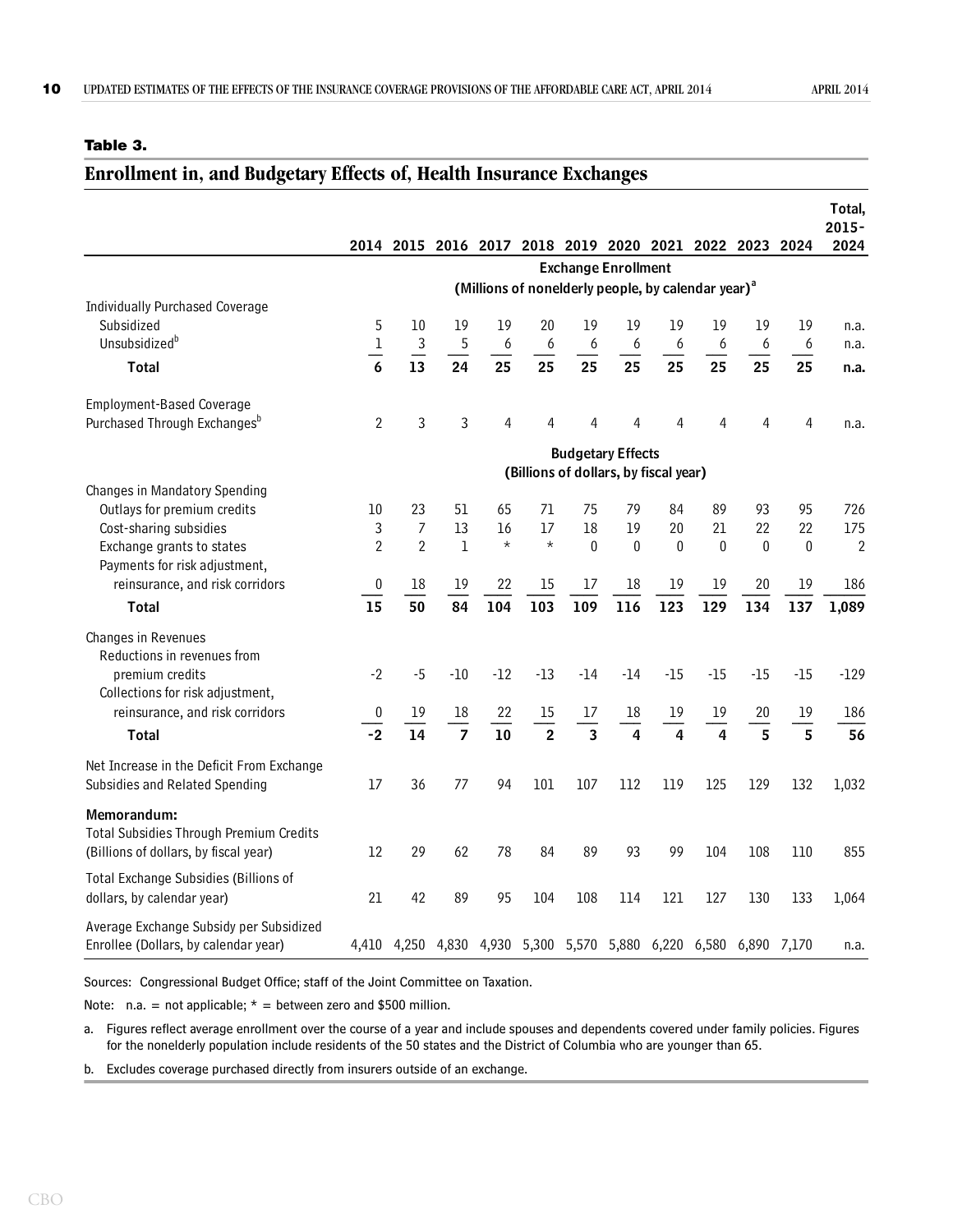- Outlays of \$175 billion for cost-sharing subsidies (to reduce out-of-pocket payments for low-income enrollees);
- Outlays of \$2 billion for grants to states for operating exchanges; and
- Outlays and revenues each totaling \$186 billion related to payments and collections for risk adjustment, reinsurance, and risk corridors (having no net budgetary effect).

The ACA's provisions for risk adjustment, reinsurance, and risk corridors generate payments by the federal government to insurers and collections by the federal government from insurers that reflect differences in health status and costs among insurers' enrollees.<sup>15</sup> CBO treats the payments as outlays and the collections as revenues and projects that, over the 2015–2024 period, risk adjustment payments and collections will total \$156 billion each and reinsurance payments and collections will total \$20 billion each. Over that same period, CBO estimates, risk corridor payments from the federal government to health insurers will total \$9 billion and the corresponding collections from insurers will amount to \$9 billion, thus having no net budgetary effect. (The section below, "Changes From Previous Estimates," discusses the changes in those figures from the previous projection and the reasons for the changes.)

## **Enrollment in Medicaid and CHIP and the Federal Cost of Such Coverage**

CBO and JCT project that substantially more people will be enrolled in Medicaid and CHIP than would have been the case in the absence of the ACA—7 million more in calendar year 2014, 11 million more in 2015, and 12 million to 13 million more people in each year between 2016 and 2024 (see [Table 2 on page 4](#page-7-0)).<sup>16</sup> Some of those additional enrollees will be people who become eligible for Medicaid because of the ACA's coverage expansion; others will be people who would have been eligible for Medicaid or CHIP in the absence of the ACA but would not have enrolled. CBO expects that the ACA's individual mandate, increased outreach, and new

opportunities to enroll in those programs through exchanges will increase enrollment among people who were previously eligible.

The anticipated increase in Medicaid enrollment after 2014 reflects the expectation that more people in states that have already expanded Medicaid eligibility will enroll in the program and that more states will expand Medicaid eligibility. Those increases will be partially offset by lower enrollment in CHIP, starting in 2016; in CBO's baseline, funding projected for that program is lower in 2016 and following years than is anticipated for the next two years.<sup>17</sup>

As with exchange enrollment, the projected figures represent averages over the course of those years and differ from estimates of enrollment at any particular point during a year. CBO and JCT expect that, once the ACA is fully phased in, enrollment in Medicaid and CHIP will vary over the course of each year. Unlike exchange plans, which offer limited annual open-enrollment periods, Medicaid and CHIP are open to eligible people at any time. As a result, people move in and out of coverage for many reasons, including a change in their need for health care; a change in their awareness of the availability of coverage; or a change in circumstances that affects program eligibility, such as a change in income or the birth of a

<sup>15.</sup> For more details, see Congressional Budget Office, *The Budget and Economic Outlook: 2014 to 2024*, Appendix B (February 2014), [www.cbo.gov/publication/45010.](http://www.cbo.gov/publication/45010)

<sup>16.</sup> Early in April 2014, the Department of Health and Human Services issued the fifth in a series of monthly reports on state Medicaid and CHIP enrollment, providing a preliminary estimate of 3 million additional Medicaid and CHIP enrollees at the end of February in 46 states (compared with enrollment in the months before the ACA's coverage expansions began). That number is noted to include people who were newly eligible for Medicaid because of the ACA's coverage expansion as well as those who were eligible for Medicaid and CHIP in the absence of the ACA but would not have signed up, and those who were re-enrolling. It does not, however, include new enrollees who applied for Medicaid through federally facilitated marketplaces. See Centers for Medicare & Medicaid Services, *Medicaid & CHIP: February 2014 Monthly Applications, Eligibility Determinations, and Enrollment Report* (April 4, 2014),<http://go.usa.gov/k2az>(PDF, 688 KB).

<sup>17.</sup> Annual spending for CHIP is projected to reach \$12.5 billion in 2015—the final year in which the program is fully funded under current law. Under the rules governing baseline projections for expiring programs, CBO projects funding for CHIP after 2015 at an annualized amount of about \$6 billion. For more details about the CHIP baseline, see Congressional Budget Office, "Children's Health Insurance Program Spending and Enrollment Detail for CBO's April 2014 Baseline," [www.cbo.gov/publication/45229](
http://www.cbo.gov/publication/45229).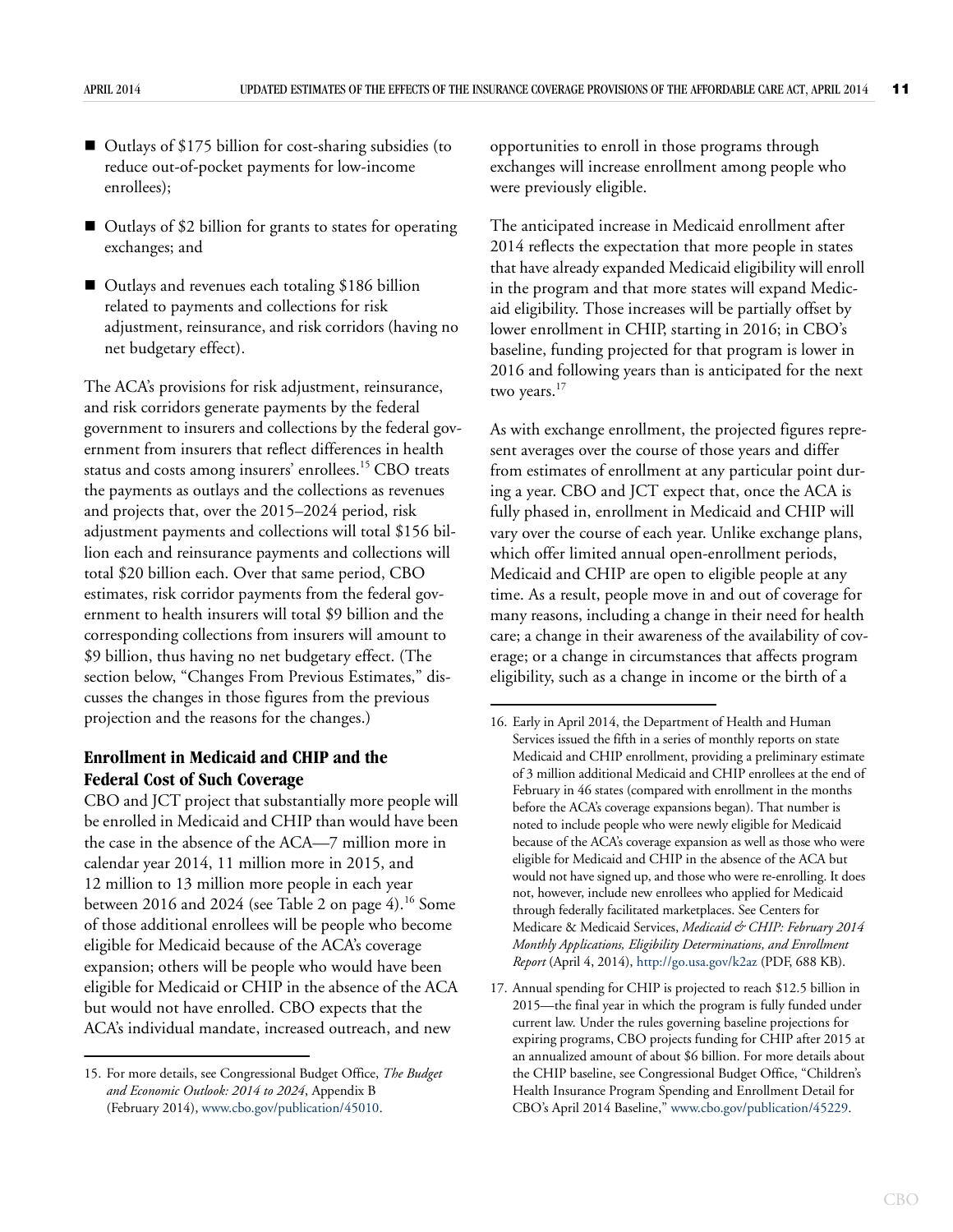child. Therefore, the number of people who receive coverage through Medicaid and CHIP in any year will not generally be known precisely until well after the year has ended and state enrollment data have become available.

Furthermore, it will never be possible to determine how many people who sign up for Medicaid would have been eligible but not enrolled in the absence of the ACA. The number of people who sign up who are newly eligible *can* be determined because states that expand coverage under the act will report the number of enrollees who became eligible as a result of that expansion in order to receive the additional federal funding that will be provided for such enrollees. But there will be no way to tell whether people who sign up who would have been eligible without the ACA would, or would not, have enrolled anyway.

CBO and JCT estimate that the added costs to the federal government for Medicaid and CHIP attributable to the ACA will be \$20 billion in 2014 and will total \$792 billion for the 2015–2024 period (see [Table 1 on](#page-5-0)  [page 2](#page-5-0)).

The extent of the expansion of insurance coverage through all sources in 2014 as a result of the ACA will not be clear until more time has elapsed and more data are available. The government is collecting data on the number of people who sign up for coverage in the exchanges, Medicaid, and CHIP; moreover, the ACA requires additional information on coverage to be reported by employers and health insurance providers. In addition, CBO and JCT monitor various sources of survey data—including large, federally sponsored surveys of households and employers as well as smaller, privately funded surveys that use telephone and online questionnaires.18 However, some data will be available only after a delay—anywhere from a few months to a few years. Moreover, differences must be reconciled within and among data sets to arrive at a clear picture of changes in overall insurance coverage and the sources of such coverage.

#### **Tax Credits for Small Employers**

Under the ACA, certain small employers are eligible to receive tax credits to defray the cost of providing health insurance to their employees. CBO and JCT project that those tax credits will total \$1 billion in 2014 and \$15 billion over the 2015–2024 period.

#### **Penalty Payments by Uninsured People**

Beginning in 2014, the ACA requires most legal residents of the United States to obtain health insurance or pay a penalty. People who do not obtain coverage will pay the greater of two amounts: either a flat dollar penalty per adult in a family, rising from \$95 in 2014 to \$695 in 2016 and indexed to inflation thereafter (the penalty for a child is half the amount, and an overall cap will apply to family payments); or a percentage of a household's adjusted gross income in excess of the income threshold for mandatory tax-filing—a share that will rise from 1.0 percent in 2014 to 2.5 percent in 2016 and subsequent years (also subject to a cap). CBO and JCT estimate that such payments from individuals will total \$46 billion over the 2015–2024 period.

Some people, such as unauthorized immigrants, are not subject to the requirement to obtain health insurance. Other people face the requirement but are exempt from the penalty, for example, because their income is low enough that they do not file income tax returns, their income is below 138 percent of federal poverty guidelines and they are ineligible for Medicaid because their state did not expand the program, they are members of an Indian tribe, or their premiums would exceed a specified share of their income (8 percent in 2014 and indexed for inflation over time). Certain other exemptions are described below in the section "Regulations and Other Administrative Actions."

#### **Penalty Payments by Employers**

Beginning in 2015, certain large employers who do not offer health insurance that meets specified standards will pay a penalty if they have full-time employees who receive a subsidy through an exchange. The specified standards involve affordability and the share of the cost of covered benefits paid by the insurance plan.<sup>19</sup> Employers with at least 50 full-time-equivalent (FTE) employees will generally be subject to that requirement. In 2015

<sup>18.</sup> Among the sources that CBO and JCT will consult in their analyses of the ACA's effects are the Department of Health and Human Services' National Health Interview Survey, results from Gallup polls, the Urban Institute's Health Reform Monitoring Survey, and RAND's American Life Panel Survey. Also, more detailed information on changes in coverage by family income will come later from the Census Bureau's Current Population Survey and the Department of Health and Human Services' Medical Expenditure Panel Survey.

<sup>19.</sup> To meet the standards, the cost to the employee for self-only coverage must not exceed a specified share of income (9.5 percent in 2014 and indexed over time), and the plan must pay at least 60 percent of the cost of covered benefits.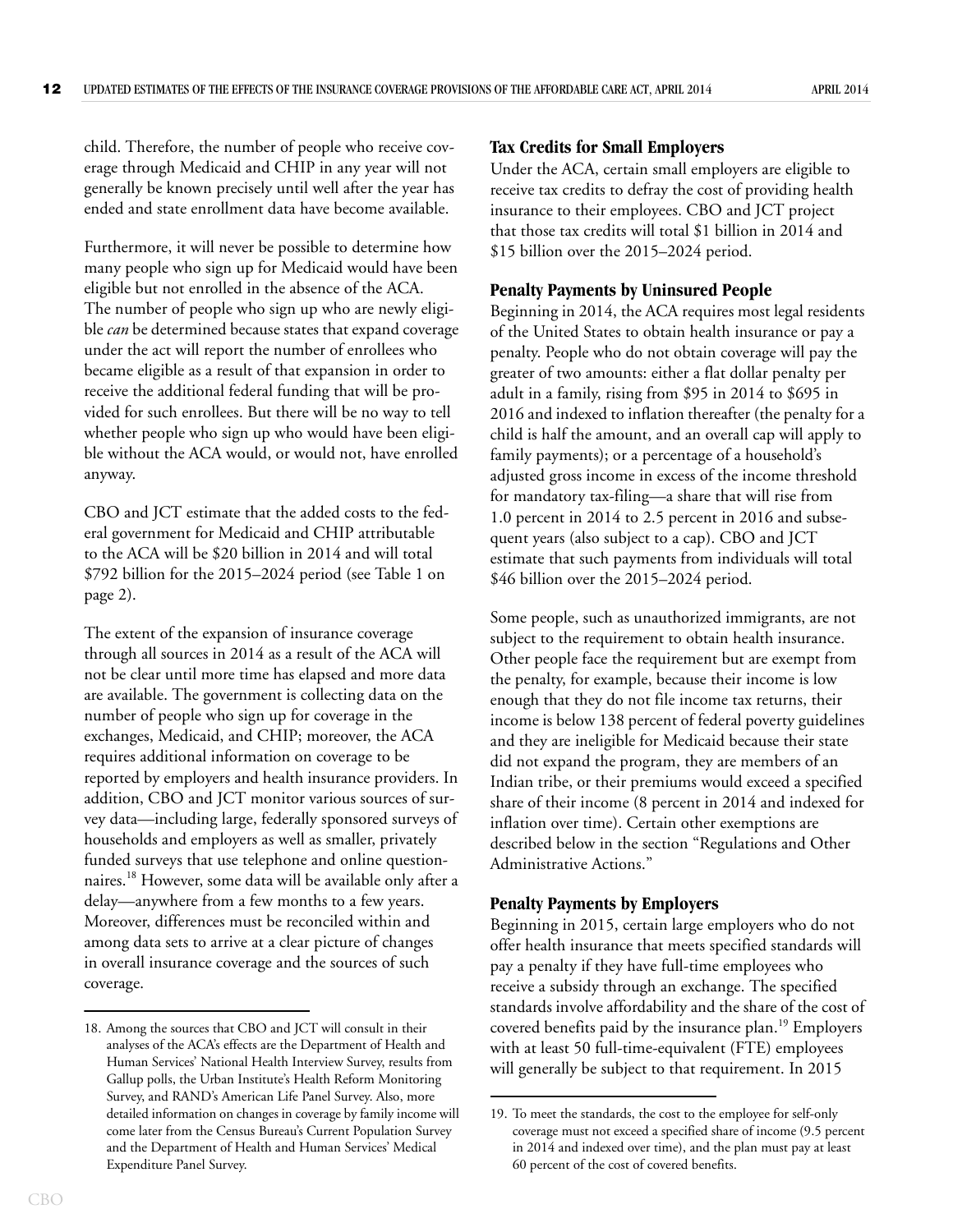only, however, employers with at least 50 but fewer than 100 FTE employees will be exempt from the requirement if they certify that they have not made certain reductions to health insurance coverage or reduced their number of FTE employees to avoid the penalties. (Recent changes to this aspect of the ACA are discussed below in "Employers' Responsibilities in 2015.") CBO and JCT estimate that penalty payments by employers will total \$139 billion over the 2015–2024 period.

#### **Excise Tax on High-Premium Insurance Plans**

According to CBO and JCT's estimates, federal revenues will increase by \$120 billion over the 2015–2024 period because of the excise tax on high-premium insurance plans. Roughly one-quarter of that increase stems from excise tax receipts, and roughly three-quarters is from the effects on revenues of changes in employees' taxable compensation and, to a lesser extent, in employers' deductible expenses. In particular, CBO and JCT anticipate that many employers and workers will shift to health plans with premiums that are below the specified thresholds to avoid paying the tax, resulting generally in higher taxable wages for affected workers.

#### **Other Effects on Revenues and Outlays**

The ACA also will affect federal tax revenues because fewer people will have employment-based health insurance and thus more of their income will take the form of taxable wages. CBO and JCT project that, as a result of the ACA, between 7 million and 8 million fewer people will have employment-based insurance each year from 2016 through 2024 than would have been the case in the absence of the ACA. That difference is the net result of projected increases and decreases in offers of health insurance from employers and of choices about enrollment by active workers, early retirees (people under the age of 65 at retirement), and their families.

In 2019, for example, an estimated 13 million people who would have enrolled in employment-based coverage in the absence of the ACA will not have an offer of such coverage under the ACA; an estimated 3 million people who would have enrolled in employment-based coverage will have such an offer but will choose not to enroll. Some of those 16 million people are expected to gain coverage through some other source; others will forgo health insurance. Those decreases in employment-based coverage will be partially offset, however. About 8 million people who would not have had employment-based coverage in the absence of the ACA are expected to receive

such coverage under the ACA; they will either take up an offer of coverage they would have received anyway or take up a new offer. Some of those enrollees would have been uninsured in the absence of the ACA.

Because of the net reduction in employment-based coverage, the share of workers' pay that takes the form of nontaxable benefits (such as health insurance premiums) will be smaller—and the share that takes the form of taxable wages will be larger—than would otherwise have been the case. That shift in compensation will boost federal tax receipts. Partially offsetting those added receipts will be an estimated \$7 billion increase in Social Security benefits that will arise from the higher wages paid to workers. All told, CBO and JCT project, those effects will reduce federal budget deficits by \$152 billion over the 2015–2024 period.

# **Changes From Previous Estimates**

CBO and JCT currently estimate that the insurance coverage provisions of the ACA will have a smaller budgetary cost than those agencies estimated in February 2014.<sup>20</sup> CBO and JCT now estimate that the net cost to the federal government of those provisions for fiscal year 2014 will be \$36 billion, \$5 billion less than the previous estimate of \$41 billion, and that the net cost for the 2015–2024 period will be \$1,383 billion, \$104 billion (or 7 percent) below the previous estimate of \$1,487 billion (see [Table 4](#page-17-0)).

CBO and JCT have updated their baseline estimates of the budgetary effects of the ACA's insurance coverage provisions many times since that legislation was enacted in March 2010. As time has passed, the period spanned by the estimates has changed, but a year-by-year comparison shows that CBO and JCT's estimates of the net budgetary impact of the ACA's insurance coverage provisions have decreased, on balance, over the past four years.

The first part of this section describes the factors that led to changes in CBO and JCT's estimates since February 2014, the second part summarizes the changes themselves, and the third part discusses changes in projected budgetary effects since the legislation was enacted in March 2010.

<sup>20.</sup> See Congressional Budget Office, *The Budget and Economic Outlook: 2014 to 2024*, Appendix B (February 2014), [www.cbo.gov/publication/45010](http://www.cbo.gov/publication/45010).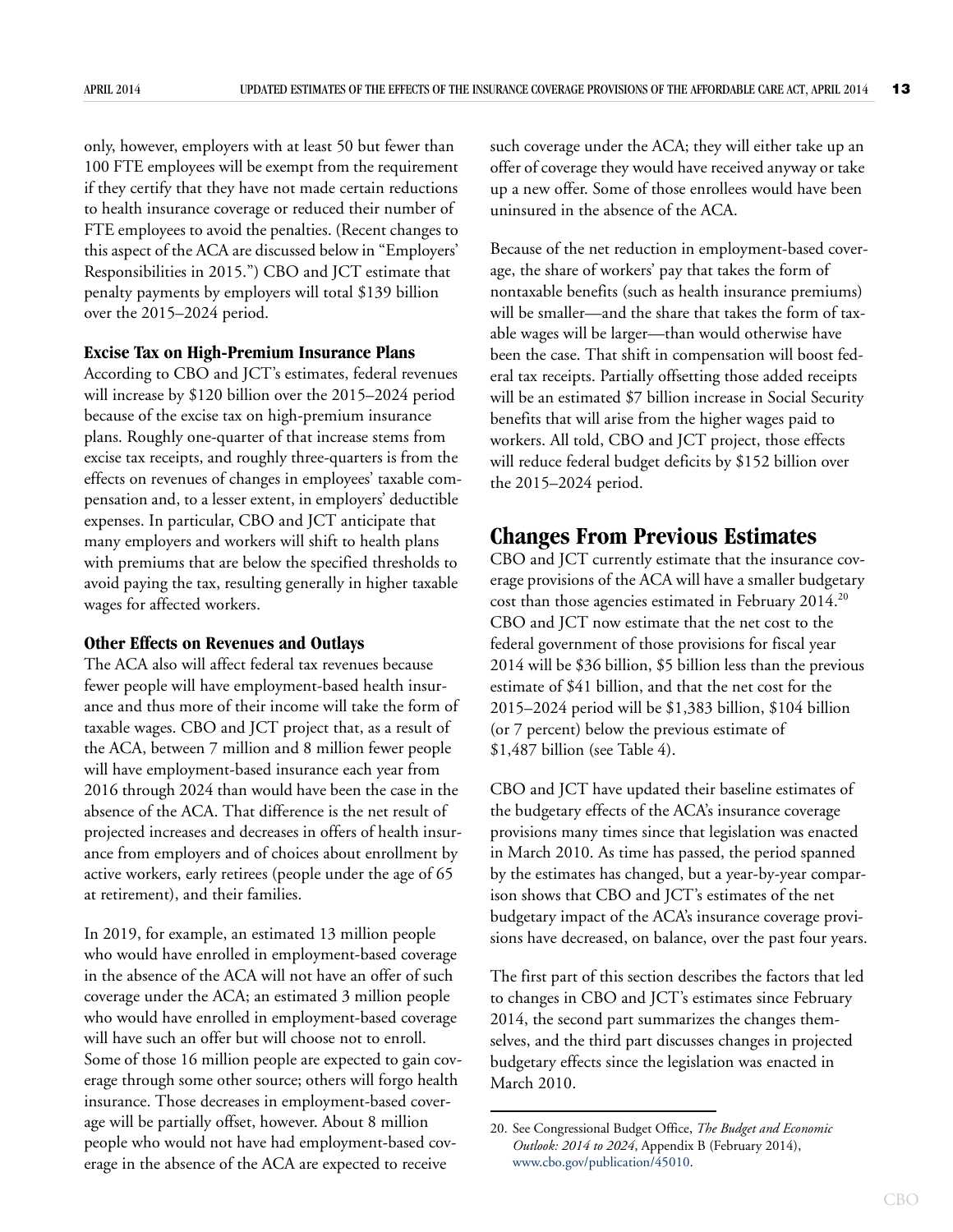#### <span id="page-17-0"></span>**Table 4.**

# **Comparison of CBO and JCT's Current and Previous Estimates of the Effects of the Insurance Coverage Provisions of the Affordable Care Act**

|                                                                  | February 2014<br><b>Baseline</b>                                                                                     | <b>April 2014</b><br><b>Baseline</b>                                                          | <b>Difference</b> |  |  |  |  |  |  |
|------------------------------------------------------------------|----------------------------------------------------------------------------------------------------------------------|-----------------------------------------------------------------------------------------------|-------------------|--|--|--|--|--|--|
|                                                                  | Change in Insurance Coverage Under the ACA in 2024<br>(Millions of nonelderly people, by calendar year) <sup>a</sup> |                                                                                               |                   |  |  |  |  |  |  |
| <b>Insurance Exchanges</b>                                       | 24                                                                                                                   | 25                                                                                            | $\star$           |  |  |  |  |  |  |
| Medicaid and CHIP                                                | 13                                                                                                                   | 13                                                                                            | ı                 |  |  |  |  |  |  |
| Employment-Based Coverage <sup>b</sup>                           | $-7$                                                                                                                 | $-7$                                                                                          | -1                |  |  |  |  |  |  |
| Nongroup and Other Coverage <sup>c</sup>                         | $-5$                                                                                                                 | $-5$                                                                                          | $\star$           |  |  |  |  |  |  |
| Uninsured <sup>d</sup>                                           | $-25$                                                                                                                | $-26$                                                                                         | -1                |  |  |  |  |  |  |
|                                                                  |                                                                                                                      | Effects on the Cumulative Federal Deficit, 2015 to 2024 <sup>e</sup><br>(Billions of dollars) |                   |  |  |  |  |  |  |
| Exchange Subsidies and Related Spending <sup>t</sup>             | 1,197                                                                                                                | 1,032                                                                                         | $-164$            |  |  |  |  |  |  |
| Medicaid and CHIP Outlays                                        | 792                                                                                                                  | 792                                                                                           | $***$             |  |  |  |  |  |  |
| Small-Employer Tax Credits <sup>9</sup>                          | 15                                                                                                                   | 15                                                                                            | $***$             |  |  |  |  |  |  |
| Gross Cost of Coverage Provisions                                | 2,004                                                                                                                | 1,839                                                                                         | $-165$            |  |  |  |  |  |  |
| Penalty Payments by Uninsured People                             | $-52$                                                                                                                | -46                                                                                           | 6                 |  |  |  |  |  |  |
| Penalty Payments by Employers <sup>9</sup>                       | -151                                                                                                                 | $-139$                                                                                        | $12 \overline{ }$ |  |  |  |  |  |  |
| Excise Tax on High-Premium Insurance Plans <sup>9</sup>          | $-108$                                                                                                               | $-120$                                                                                        | $-12$             |  |  |  |  |  |  |
| Other Effects on Revenues and Outlaysh                           | $-206$                                                                                                               | $-152$                                                                                        | 54                |  |  |  |  |  |  |
| <b>Net Cost of Coverage Provisions</b>                           | 1,487                                                                                                                | 1,383                                                                                         | $-104$            |  |  |  |  |  |  |
| Memorandum:<br>Net Collections and Payments for Risk Adjustment, |                                                                                                                      |                                                                                               |                   |  |  |  |  |  |  |
| Reinsurance, and Risk Corridors'                                 | -8                                                                                                                   | 0                                                                                             | 8                 |  |  |  |  |  |  |

Sources: Congressional Budget Office; staff of the Joint Committee on Taxation.

Note: ACA = Affordable Care Act; CHIP = Children's Health Insurance Program;  $*$  = between zero and 500,000;

 $**$  = between -\$500 million and \$500 million.

a. Figures for the nonelderly population include residents of the 50 states and the District of Columbia who are younger than 65.

- b. The change in employment-based coverage is the net result of projected increases and decreases in offers of health insurance from employers and changes in enrollment by workers and their families.
- c. "Other" includes Medicare; the changes under the ACA are almost entirely for nongroup coverage.
- d. The uninsured population includes people who will be unauthorized immigrants and thus ineligible either for exchange subsidies or for most Medicaid benefits; people who will be ineligible for Medicaid because they live in a state that has chosen not to expand coverage; people who will be eligible for Medicaid but will choose not to enroll; and people who will not purchase insurance to which they have access through an employer, an exchange, or directly from an insurer.
- e. Positive numbers indicate an increase in the deficit; negative numbers indicate a decrease in the deficit. They also exclude effects on the deficit of other provisions of the ACA that are not related to insurance coverage, and they exclude federal administrative costs subject to appropriation.
- f. Includes spending for exchange grants to states and net collections and payments for risk adjustment, reinsurance, and risk corridors (see "Memorandum").
- g. These effects on the deficit include the associated effects of changes in taxable compensation on revenues.
- h. Consists mainly of the effects of changes in taxable compensation on revenues.
- i. These effects are included in "Exchange Subsidies and Related Spending."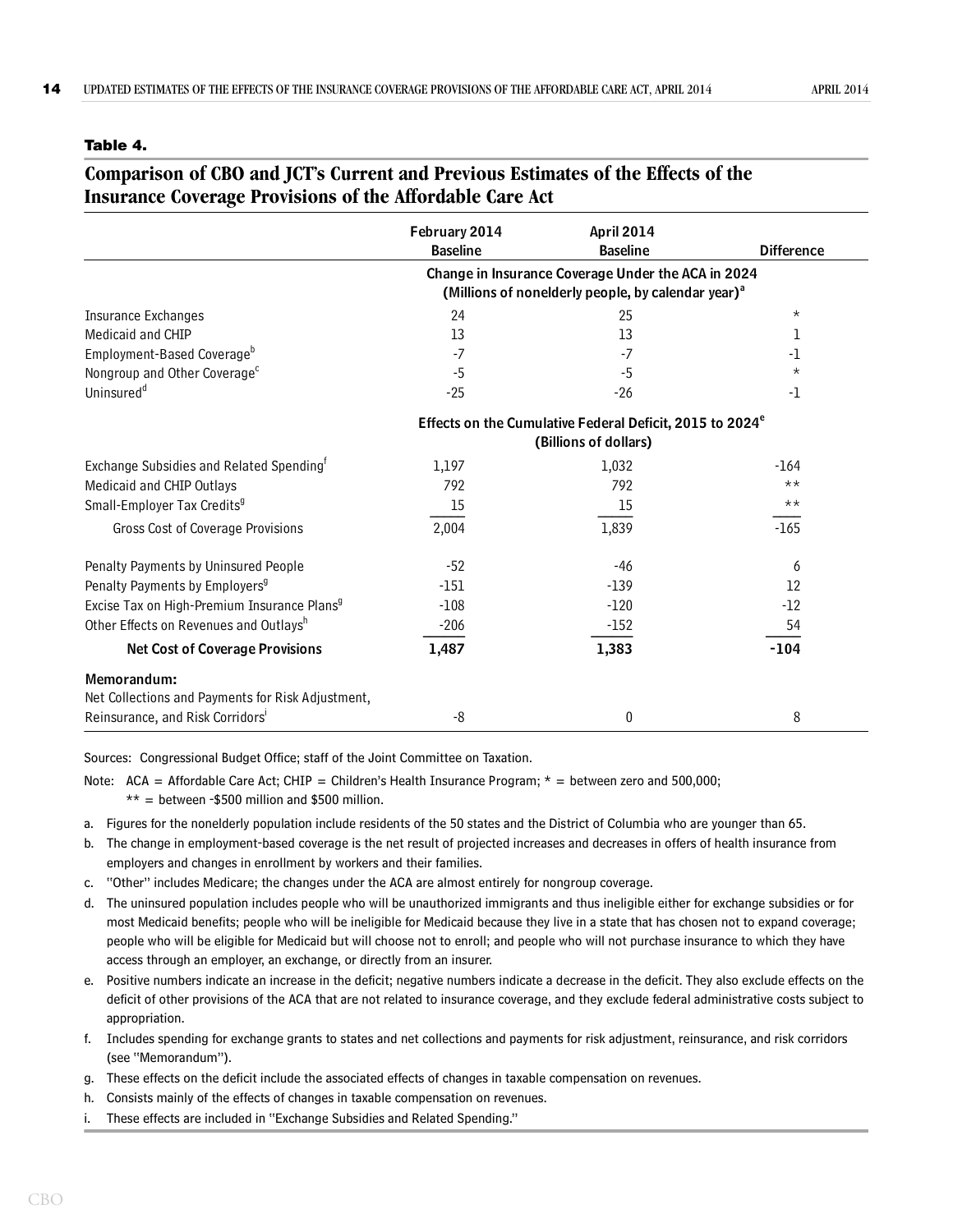## **Factors That Led to Changes in the Estimates Since February 2014**

The reductions in estimated federal costs are the net result of a combination of factors. The current projections:

- Incorporate the economic forecast that CBO published in February 2014; because the projections of the effects of the ACA's coverage provisions published in February were partial and preliminary, they did not incorporate the economic forecast published by CBO at that time.
- Incorporate further analyses by CBO and JCT of exchange premiums and the characteristics of exchange plans.
- Include revisions to estimates of the number of early retirees with employment-based coverage under the ACA.
- Account for regulations and other administrative actions that were put in place between early December 2013 and the end of March 2014.

Because of the way that various factors interact, it is not possible to isolate the effects of changes in individual factors on specific components of the budgetary effects.

**Changes From Incorporating the February 2014 Economic Forecast.** In CBO's most recent economic forecast, published in February 2014, the agency revised its projections of various economic factors that will affect the number of people who will be eligible for subsidized insurance coverage under the  $ACA<sup>21</sup>$  Changes in estimates of labor force participation, wages and salaries, and population had the largest effects on projections of eligibility for subsidized coverage.

The projected labor force participation rate among people younger than age 65 is lower throughout the next decade than it was in the forecast CBO published in 2013. In 2020, for example, CBO now anticipates that this participation rate will be 75.9 percent, compared with the 76.5 percent it projected previously.<sup>22</sup> The

downward revision stems from a variety of factors, and it results in a slightly larger projection of the number of people who will be eligible for Medicaid, CHIP, and subsidies in the exchanges.

Wages and salaries also are projected to be lower through most of the next decade than they were in CBO's previous forecast—by between 4 percent and 5 percent, for example, from 2018 through 2023. The result of that and other changes to the income projections, including changes to the projected distribution of income, is a slight increase in Medicaid eligibility and a slight decrease in eligibility for premium subsidies.

CBO revised its projection of the total population under the age of 65 as a result of incorporating recently available information from the 2010 decennial census. Under the revised projection, the nonelderly population during the years from 2014 to 2024 is 2 million to 4 million people smaller than it was in the previous projection. Taken together with information on the employmentbased health insurance market, that change resulted most notably in a downward revision of CBO and JCT's projection of the number of people without insurance in the absence of the ACA during the early years of the coming decade.

In addition, CBO and JCT made a related technical adjustment on the basis of a more detailed analysis of survey data. The agencies altered their projections of the age mix of people who would have been without insurance in the absence of the ACA, reducing the projected share of children in that group. As discussed later, that change affects CBO and JCT's projection of the number of people who will enroll in Medicaid and CHIP under the ACA.

**Changes in Estimated Exchange Premiums.** In the February 2014 projections, CBO and JCT reduced their estimate of exchange premiums for 2014. However, no changes were made to premium projections for later years because the February update was partial and preliminary. The current update of the baseline incorporates the results of additional analyses of the premiums charged for

<sup>21.</sup> See Congressional Budget Office, *The Budget and Economic Outlook: 2014 to 2024*, Chapter 2 (February 2014), [www.cbo.gov/publication/45010](http://www.cbo.gov/publication/45010).

<sup>22.</sup> CBO regularly publishes forecasts of labor force participation for people of all ages, but not for people under age 65. Those published rates show a similar revision.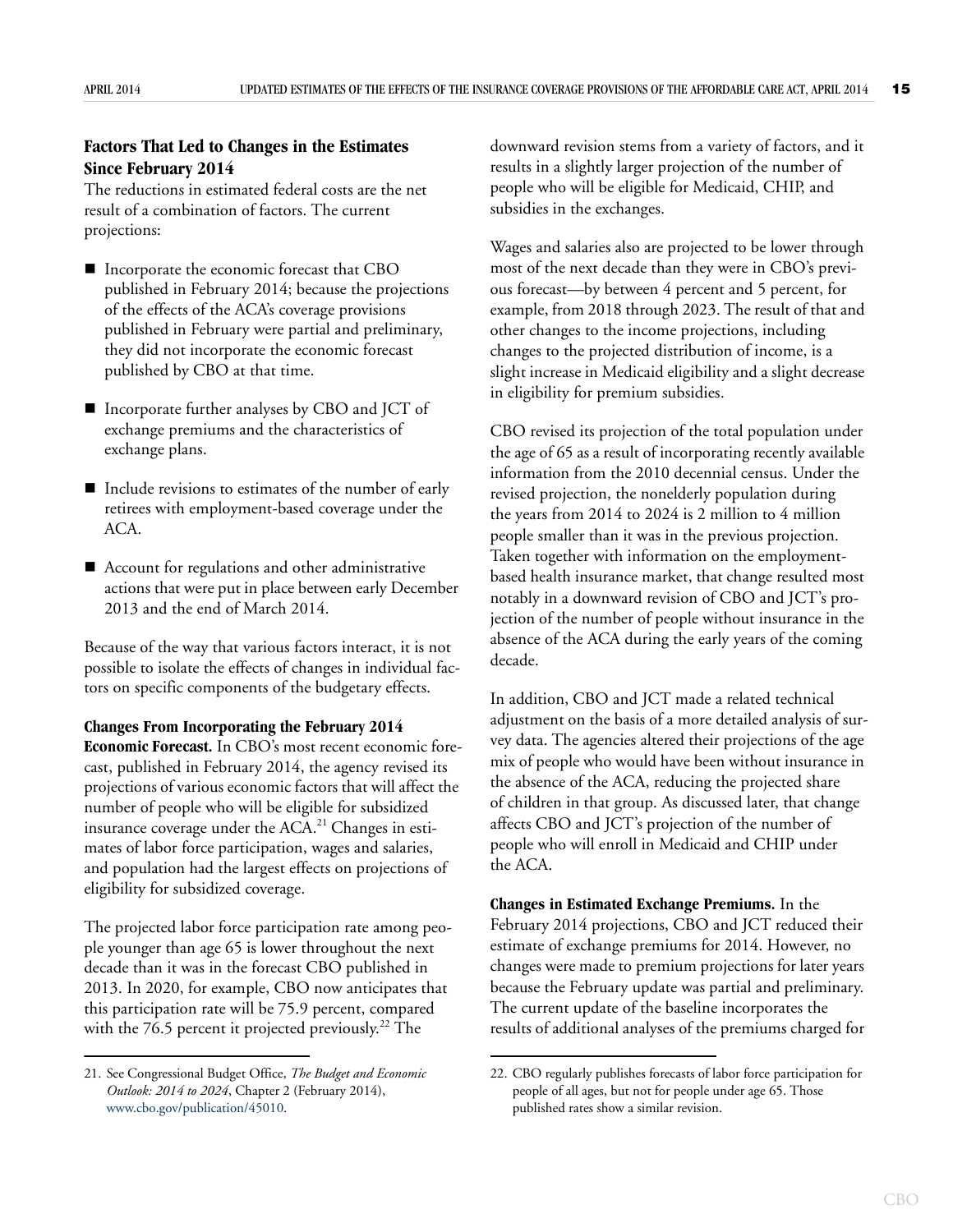2014, resulting in changes to the estimates for 2014 and for later years.

A crucial factor in the current revision was an analysis of the characteristics of plans offered through the exchanges in 2014. Previously, CBO and JCT had expected that those plans' characteristics would closely resemble the characteristics of employment-based plans throughout the projection period. However, the plans being offered through the exchanges this year appear to have, in general, lower payment rates for providers, narrower networks of providers, and tighter management of their subscribers' use of health care than employment-based plans do.

CBO and JCT anticipate that, as enrollment in the exchanges rises, the differences between employmentbased plans and exchange plans will narrow. Therefore, projected premiums during the next few years were revised downward more than were premiums for the later years of the coming decade.

The lower exchange premiums and revisions to the other characteristics of insurance plans that are incorporated into CBO and JCT's current estimates have small effects on the agencies' projections of exchange enrollment. Although lower premiums will tend to increase enrollment, narrower networks and more tightly managed benefits will tend to reduce the attractiveness of plans and thereby decrease enrollment. The net effect on projected enrollment in the exchanges is small.

Lower premiums also have the effect of reducing the federal cost of exchange subsidies. The current estimate of the average subsidy for 2014 is about \$300 (or 6 percent) less than the estimate in the February 2014 baseline, and the estimate for 2024 is about \$1,200 (or 14 percent) below the earlier projection. The reductions in subsidies relative to the previous baseline are smaller for 2014 than for later years because, in February, CBO and JCT updated their estimates of exchange premiums and subsidies for 2014 but did not make changes to those estimates for 2015 or later years.

**Changes in the Estimates of the Number of People With Employment-Based Coverage.** CBO and JCT have revised their projections both of the number of people and of the groups of people who will obtain coverage from current or former employers. As a result of several technical modeling adjustments, the agencies' estimates

of active workers and their dependents with such coverage have been revised upward by about 1 million people in most years. At the same time, CBO and JCT have revised downward their estimates of the number of nonelderly retirees with health insurance from a previous employer. Part of that revision stems from a reevaluation of the decline in retiree coverage over the past decade in the absence of the ACA. Another part is attributable to an assessment that more employers than previously thought will decide not to offer retiree coverage under the ACA both because of the availability of the exchanges and other new sources of coverage and because they face no penalty for declining to offer coverage to retirees. Those considerations led CBO and JCT to reduce their projections—by about 2 million people in most years—of the number of early retirees and their dependents who will be covered by employment-based health insurance under the ACA and to increase their projections of the number who will enroll in the exchanges.

The net effect of the upward revision in coverage of active workers and the downward revision in coverage of retired workers is a downward revision—by about 1 million people for most years—in the projection of the number of people with employment-based coverage under the ACA.

CBO and JCT anticipate that the effect on tax revenues from employers' declining to offer coverage to retirees will be significantly smaller than the effect of such a decision regarding active employees. The decision of employers not to offer health insurance to active employees generally boosts federal revenues in two ways—by raising employees' taxable compensation and by raising penalties paid by employers who are subject to the ACA's requirements concerning employment-based coverage. For retirees' coverage, however, a smaller portion of premium costs tends to be excluded from taxable income, so replacing retirees' coverage with an increase in other forms of employee compensation generates less additional tax revenue than would a similar change involving active employees. Also, as noted, employers face no penalty for not offering coverage to retirees.

**Regulations and Other Administrative Actions.** The Administration has released several proposed and final regulations and announced other actions regarding implementation of the ACA since early December 2013, when CBO's February 2014 baseline projections were completed. The implications for CBO and JCT's projections of four significant actions are described here.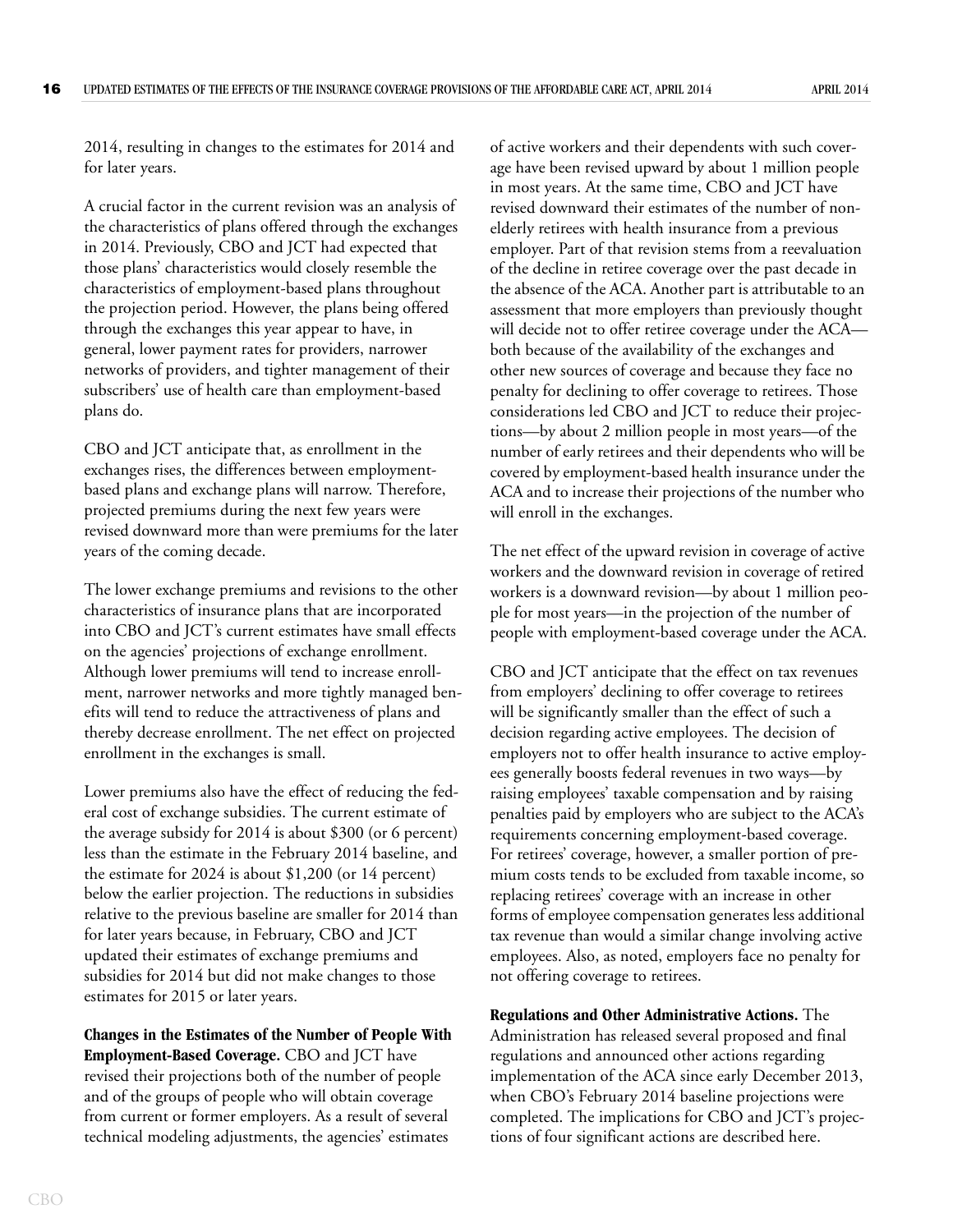*Employers' Responsibilities in 2015.* Under the ACA, certain employers with 50 or more FTE employees that do not offer health insurance coverage that meets the standards specified in law will be subject to penalties. That requirement initially was to take effect in January 2014, but in July 2013 the Administration delayed the requirement by one year and set it to take effect in January 2015.23 That delay was incorporated into CBO and JCT's February 2014 projections.

In February 2014, the Department of the Treasury issued a final regulation providing additional transitional relief to employers. Employers with at least 50 but fewer than 100 FTE employees will be exempt from the employer requirement in 2015 if they certify that they have not made certain reductions to health insurance coverage or reduced their number of FTE employees to avoid the penalties. That final regulation also provided for a oneyear relaxation of a related coverage requirement for employers subject to the requirement. That change took two forms. First, in 2015, those employers must offer coverage to at least 70 percent of their full-time employees—rather than the 95 percent specified in the proposed regulation. Second, in 2015, employers with at least 100 FTE employees are permitted to exclude the first 80 full-time employees from the penalty calculation (rather than the first 30 full-time employees, as will be the case in subsequent years).

That additional transitional relief was not included in the February 2014 projections. Incorporating the effects of that regulation led CBO and JCT to estimate slightly lower enrollment in employment-based coverage in 2015 and to estimate slightly less in revenues from penalties paid by employers in 2016. (Because penalties are collected the year after they are assessed, the 2015 delay will reduce collections in 2016.)

*Availability of Noncompliant Plans.* Under the ACA, health insurance policies sold by insurers must—in most cases—comply with certain rules, among them a prohibition on adjusting premiums on the basis of an applicant's health status and a requirement that insurers in the nongroup and small-group markets offer plans to all

applicants that cover certain essential health benefits and that pay a specified minimum share of the cost of covered benefits. Those requirements apply to plans sold both within and outside of the exchanges. (For more information on the nongroup market under the ACA, see [Box 1](#page-11-0)  [on page 8.](#page-11-0)) However, in March 2014, the Department of Health and Human Services announced that, through October 1, 2016, state insurance commissioners could permit health insurers to re-enroll individuals and small businesses in existing plans that do not comply with certain market and benefit rules that took effect in 2014, allowing such coverage to continue through September 2017. That announcement extended an action announced in November 2013 that permitted the renewal of noncompliant policies through October 1, 2014 (extending that coverage through September 2015).

CBO and JCT estimate that the March 2014 announcement will slightly reduce enrollment in ACA-compliant plans because some people will take advantage of this option by renewing their coverage in noncompliant plans. CBO and JCT also estimate that the March announcement will slightly reduce spending for exchange subsidies because some people who would have enrolled in a subsidized plan through the exchanges will instead renew coverage in noncompliant plans (which cannot be sold through the exchanges and are not subsidized). In addition, the lower premiums that small employers and self-employed people are likely to pay for noncompliant plans will generate a small amount of additional tax revenues because of those enrollees' resulting increased taxable income.

CBO and JCT expect that people who renew noncompliant plans will be healthier, on average, than people who enroll in ACA-compliant plans, leading to slightly higher medical claims per enrollee among ACAcompliant plans. However, CBO and JCT expect that such adjustments will have a negligible effect on average premiums in exchange plans because the number of people who re-enroll in noncompliant plans will probably be small relative to total enrollment in exchange plans.

*Risk Corridors.* The ACA established several programs to reduce the risk of financial losses faced by insurers. Under the temporary risk corridor program, the government will make payments during the next few years to companies that offer individual and small-group plans sold on the exchanges (and will make payments for certain plans sold outside of the exchanges if the plans are substantially the

<sup>23.</sup> For an estimate of the budgetary effects of that delay, see Congressional Budget Office, letter to the Honorable Paul Ryan providing an analysis of the Administration's announced delay of certain requirements under the Affordable Care Act (July 30, 2013), [www.cbo.gov/publication/44465.](http://www.cbo.gov/publication/44465)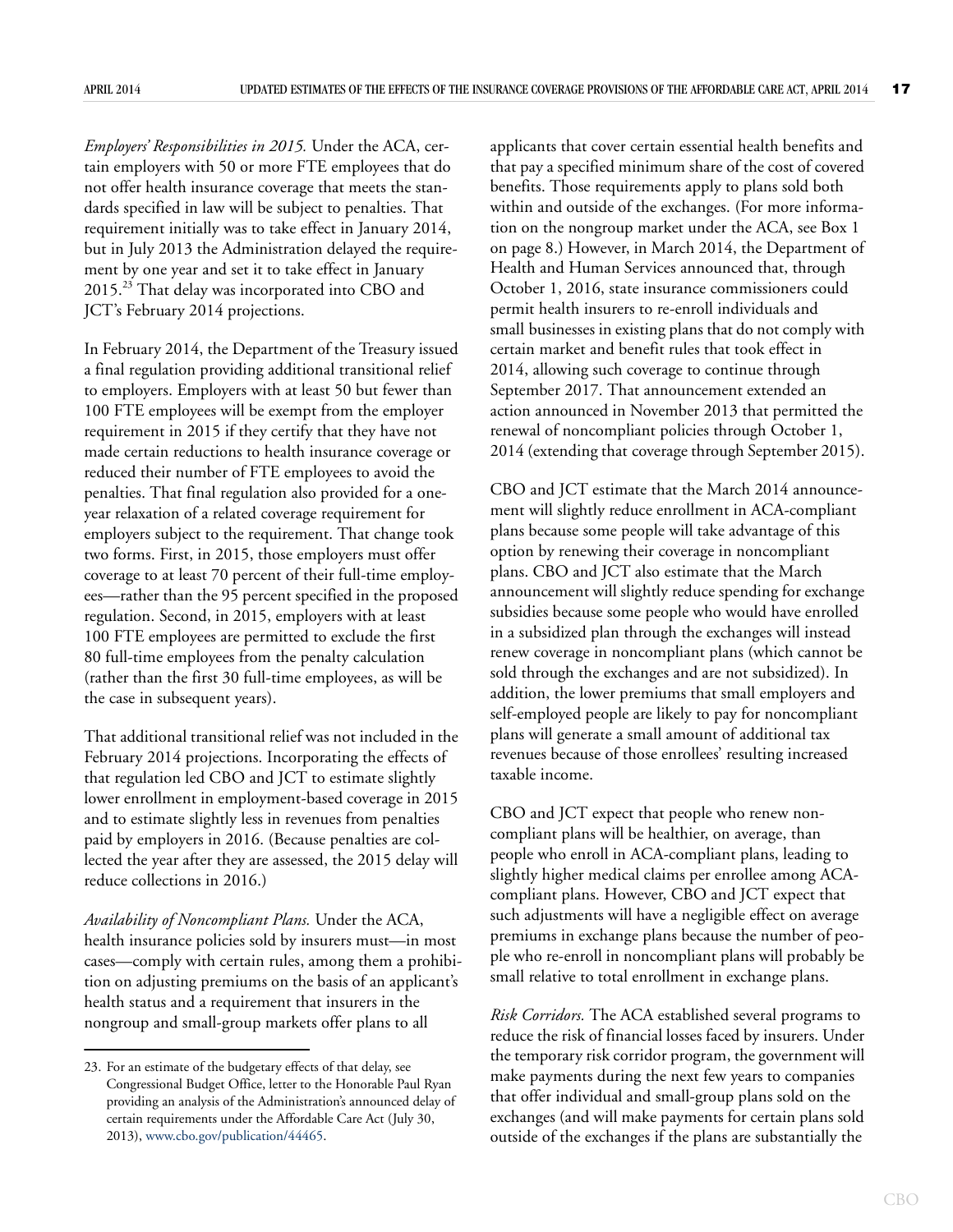same as plans sold by the same carriers within the exchanges) when actual costs for medical claims exceed expected costs by certain percentages. At the same time, the government will receive payments from those plans whose actual costs for medical claims fall short of their expected costs by certain percentages.<sup>24</sup>

In March 2014, the Department of Health and Human Services issued a final regulation stating that its implementation of the risk corridor program will result in equal payments to and from the government, and thus will have no net budgetary effect. CBO believes that the Administration has sufficient flexibility to ensure that payments to insurers will approximately equal payments from insurers to the federal government, and thus that the program will have no net budgetary effect over the three years of its operation. (Previously, CBO had estimated that the risk corridor program would yield net budgetary savings of \$8 billion.)

*Hardship Exemption.* In December 2013, the Department of Health and Human Services announced that it was allowing people whose nongroup plans were canceled by their insurers for 2014 to apply for a hardship waiver that would allow them either to remain uninsured without paying a penalty or to purchase lower-cost catastrophic coverage (plans with particularly high out-of-pocket costs for which most people would not ordinarily be eligible under the ACA).<sup>25</sup> In March 2014, the Department of Health and Human Services announced that this hardship waiver would be extended until October 1, 2016.<sup>26</sup>

People who apply for this hardship waiver will need to verify that they had been covered by a health insurance plan that was canceled. Because CBO and JCT expect that most of the people whose plans have been canceled will seek alternative sources of coverage rather than become uninsured, the agencies expect that this additional hardship exemption will have a negligible

effect on the amount of penalties collected from uninsured people. In addition, CBO and JCT expect that, for three reasons, a very small number of people who are permitted to enroll in a catastrophic plan will actually do so: Catastrophic plans have lower actuarial value than other types of coverage, people who enroll in catastrophic plans are ineligible for exchange subsidies, and CBO and JCT expect that many people either obtained coverage from another source for 2014 before the announcement or were unaware of that option at the time they sought coverage.

#### **Changes in the Estimates Since February 2014**

CBO and JCT currently estimate that the insurance coverage provisions of the ACA will have a net cost over the 2015–2024 period that is \$104 billion less than the agencies estimated in February 2014. The difference stems from the following changes in estimates of the government's spending and collections (see [Figure 2 on page 19](#page-22-0) and [Table 4 on page 14](#page-17-0)):

- A reduction of \$165 billion (or 8 percent) in the gross cost of the coverage provisions, almost entirely because exchange subsidies and related spending are now projected to cost \$1,032 billion, compared with the previous estimate of \$1,197 billion; and
- A partially offsetting net reduction of \$61 billion in savings as a result of lower expected penalty payments from uninsured people and employers, higher expected revenue resulting from the excise tax on certain high-premium employment-based insurance plans, and lower savings from other budgetary effects (mostly decreases in tax revenues).

**Exchange Subsidies and Related Spending.** CBO and JCT have not changed their previous estimate of the number of people who will purchase coverage through the exchanges in 2014. After 2014, however, CBO and JCT's estimates of enrollment are slightly higher than those in the previous projection—by less than 1 million people annually for most years. That increase has various origins, as discussed above, including lower expected premiums in the exchanges and less expected employment-based coverage for early retirees, both of which would increase the number of people purchasing insurance through the exchanges. Partially offsetting those factors are a slight downward shift in the expected income distribution (which reduces the number of people anticipated to be eligible for exchange subsidies) and

<sup>24.</sup> For more information, see Congressional Budget Office, *The Budget and Economic Outlook: 2014 to 2024*, Appendix B (February 2014), [www.cbo.gov/publication/45010.](http://www.cbo.gov/publication/45010)

<sup>25.</sup> See Centers for Medicare & Medicaid Services, "Options Available for Consumers With Cancelled Policies" (December 19, 2013), <http://go.usa.gov/KHTw>(PDF, 110 KB).

<sup>26.</sup> See Centers for Medicare & Medicaid Services, "Insurance Standards Bulletin Series—Extension of Transitional Policy Through October 1, 2016" (March 5, 2014), [http://go.usa.gov/](http://go.usa.gov/KHbh) [KHbh](http://go.usa.gov/KHbh) (PDF, 148 KB).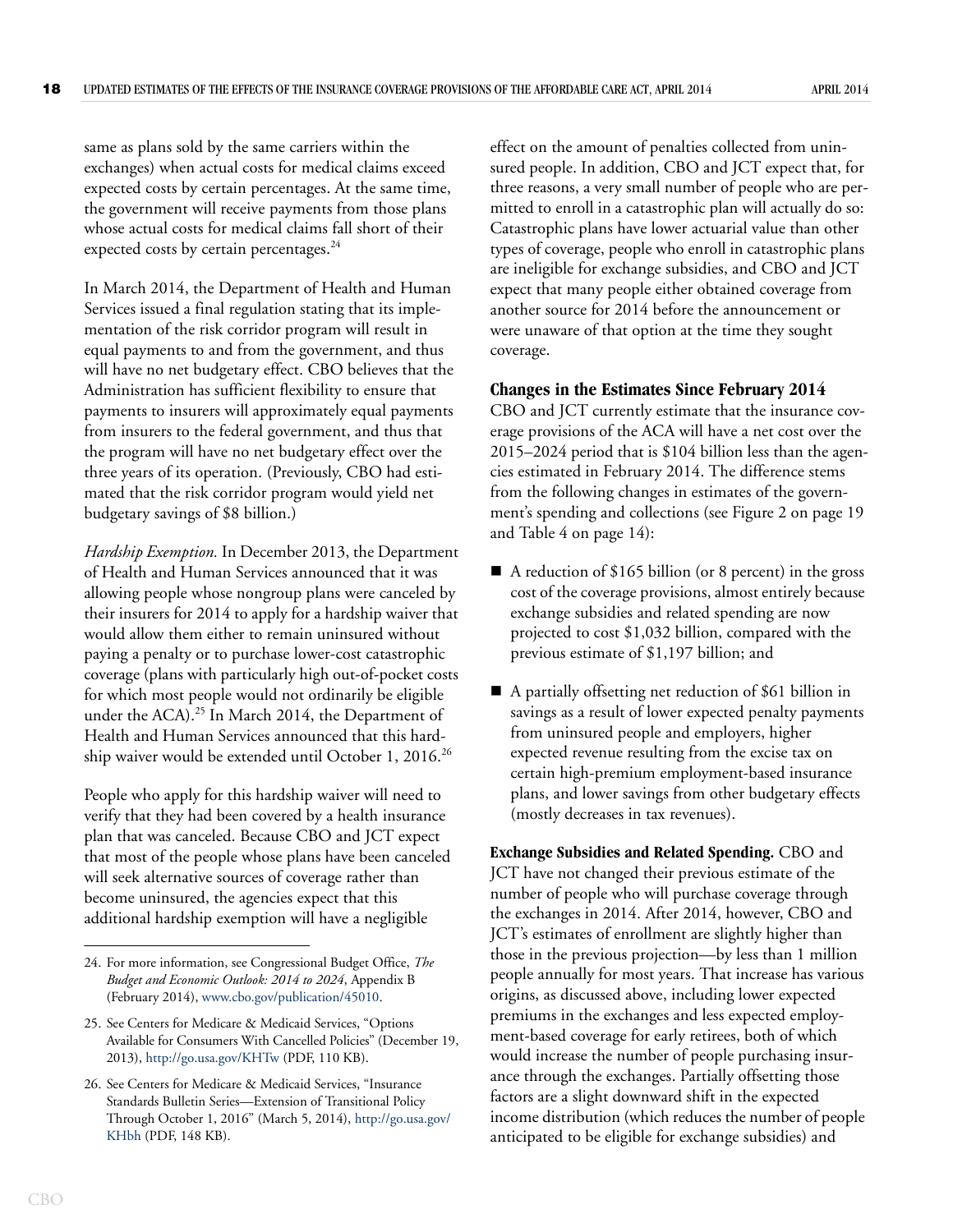#### <span id="page-22-0"></span>**Figure 2.**



<span id="page-22-1"></span>**Budgetary Effects of the Insurance Coverage Provisions of the Affordable Care Act, 2015 to 2024** 

Sources: Congressional Budget Office; staff of the Joint Committee on Taxation. Note: CHIP = Children's Health Insurance Program.

changes in the expected characteristics of plans that will be offered in the exchanges (which will make them less attractive than previously expected).

CBO and JCT project that the government's costs for exchange subsidies and related spending in 2014 will be \$3 billion (or 16 percent) less than previously projected. Despite projecting that slightly more people will receive insurance coverage through exchanges over the 2015– 2024 period than they had anticipated previously, CBO and JCT project that costs for exchange subsidies and related spending will be \$164 billion (or 14 percent) below the previous projection, mainly because of the downward revision to expected exchange premiums, as follows:

- Premium assistance tax credits total \$855 billion in the current projection, a reduction of \$181 billion (or 17 percent) from the previous projection.<sup>27</sup>
- Cost-sharing subsidies are now projected to be \$175 billion, about \$8 billion more than in the previous projection; that change is attributable to the

slight downward shift in the expected income distribution.

■ The risk corridor program is expected to have no net budgetary effect over the three years of its operation, rather than the \$8 billion in net savings to the government previously anticipated.

**Medicaid and CHIP Outlays.** CBO and JCT's projection of the federal cost of the additional enrollment in Medicaid and CHIP under the ACA has changed little since the February 2014 projection. For 2014, the projection was revised from \$19 billion to \$20 billion; for the 2015– 2024 period, the projection remains at \$792 billion. The negligible net revision reflects a combination of offsetting changes in enrollment and per capita costs.

For 2014 through 2016, CBO and JCT have reduced their projections of additional Medicaid and CHIP enrollment stemming from the ACA by about 1 million people each year. For those years, the changes discussed above in the estimated number of people without insurance in the absence of the ACA and the estimated mix of adults and children within that population generated a downward revision in the number of children expected to newly enroll in CHIP and a smaller upward revision in the number of adults expected to newly enroll in Medicaid as a result of the ACA. Because anticipated per capita

<sup>27.</sup> The current estimate is the sum of \$726 billion in outlays for the premium credits and a \$129 billion reduction in revenues resulting from those credits (see [Table 3 on page 10](#page-13-0)).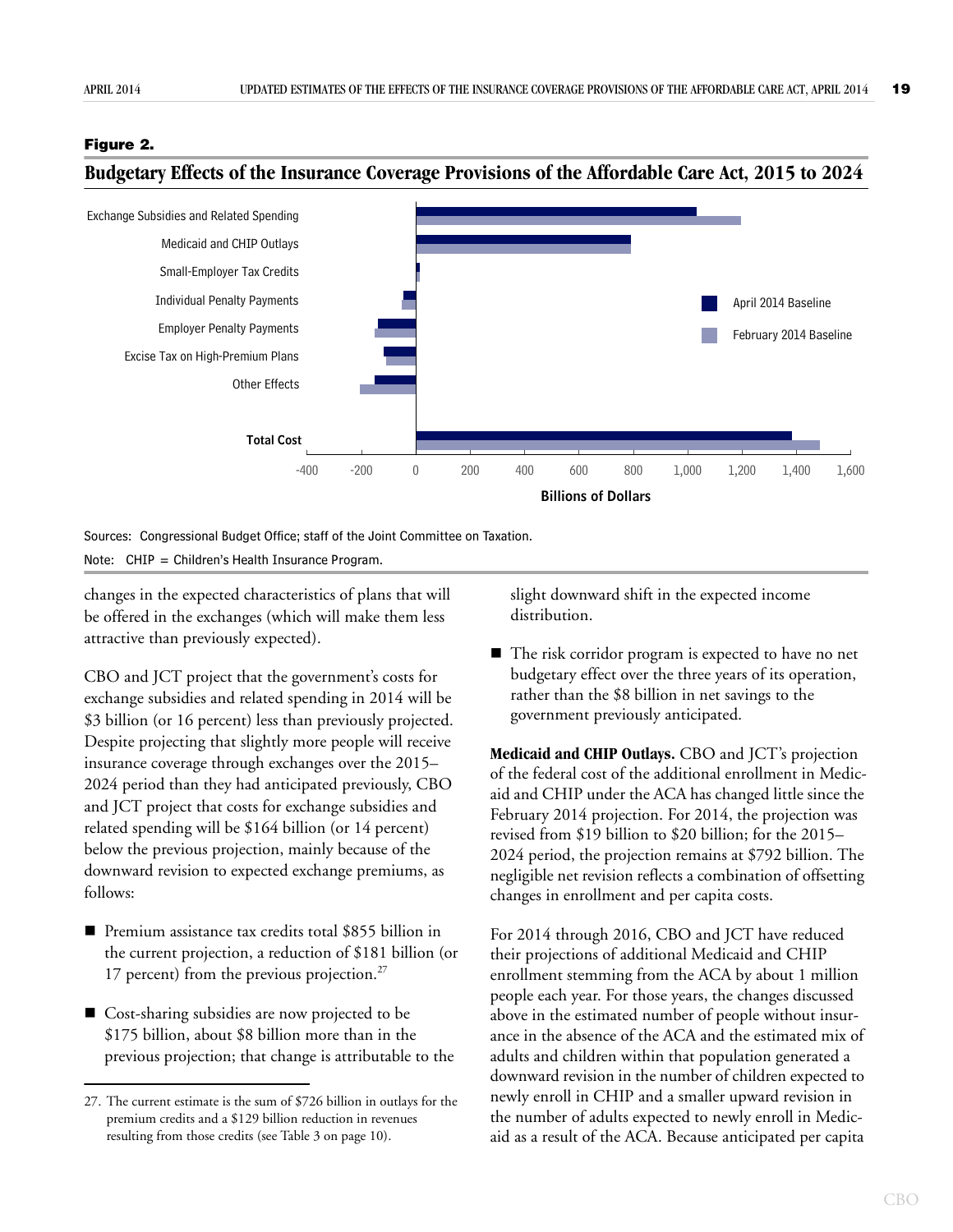costs are much higher for newly eligible adults than for children (and because of some other small technical changes), the projections for federal spending for Medicaid and CHIP have been revised upward by about \$2 billion for the 2014–2016 period, despite the downward revision in projected enrollment.

CBO and JCT raised their projections of additional Medicaid enrollment stemming from the ACA by fewer than 1 million people in each year between 2018 and 2024 (for 2017, projected enrollment is essentially unchanged). That revision results mainly from the changes in the projected income distribution and projected labor force participation, discussed above. Higher enrollment would increase federal costs, all else being equal. However, the projection for spending per adult Medicaid recipient has been revised downward slightly on the basis of recent data. The combination of higher enrollment and lower costs per capita led to small upward revisions to projected outlays between 2018 and 2020, to essentially no change in 2021, and to small downward revisions to outlays projected for 2022 through 2024.

**Small-Employer Tax Credits.** CBO and JCT have made essentially no changes to their projections of smallemployer tax credits since February 2014.

**Penalty Payments by Uninsured People.** Uninsured people are now expected to pay about \$6 billion less in penalties during the 2015–2024 period than CBO and JCT projected previously. That reduction is attributable to several factors. First, because of various changes discussed above, the agencies now expect that, in most years, about 1 million fewer people will be uninsured than the agencies expected in February. In addition, a shift in the projected income distribution leaves a smaller share of the uninsured population subject to the penalty, and it leaves fewer people who are subject to the penalty with income high enough that they would pay a percentage of their income as a penalty rather than pay a lesser flat rate. The reduction in projected payments does not result from recent administrative actions to widen the hardship exemption; CBO and JCT expect that those actions will have only negligible effects on payments because most of the people eligible for that exemption will seek alternative sources of coverage rather than become uninsured.

**Penalty Payments by Employers.** Since preparing the February 2014 projection, CBO and JCT have reduced by \$12 billion their estimate of penalty payments that will be collected from employers during the 2015–2024 period. About \$3 billion of that reduction occurs in 2016, mainly as a result of the recently issued final rule providing transitional relief for employers (discussed above). The rest is attributable to a small increase in the number of active workers and their dependents who are expected to enroll in employment-based coverage compared with the number in the February baseline.

**Excise Tax on High-Premium Insurance Plans.** Since February, CBO and JCT have increased by \$12 billion their projection of revenues resulting from the excise tax on certain insurance plans with high premiums collected over the 2015–2024 period. That upward revision resulted primarily from an expected increase in the number of active employees receiving employment-based coverage.

**Other Effects on Revenues and Outlays.** CBO and JCT now anticipate that the ACA's insurance coverage provisions will have other effects on revenues and outlays that will, on net, reduce the deficit by \$54 billion less than was anticipated previously for the 2015–2024 period. The current projection is for a reduction in the deficit of \$152 billion, rather than \$206 billion, for that decade.

The downward revision in those savings stems principally from the projected increase in the number of active workers and their dependents with employment-based health insurance. An employer's decision not to offer insurance to active employees tends to result in higher taxable compensation in the form of wages and salaries. Conversely, an increase in employment-based health insurance tends to reduce taxable compensation. Therefore, the increase in the number of active workers and their dependents with employment-based coverage implies lower federal revenues than would otherwise be the case.

## **Changes in the Estimates Since the Enactment of the ACA**

CBO and JCT have updated their baseline estimates of the budgetary effects of the ACA's insurance coverage provisions many times since that legislation was enacted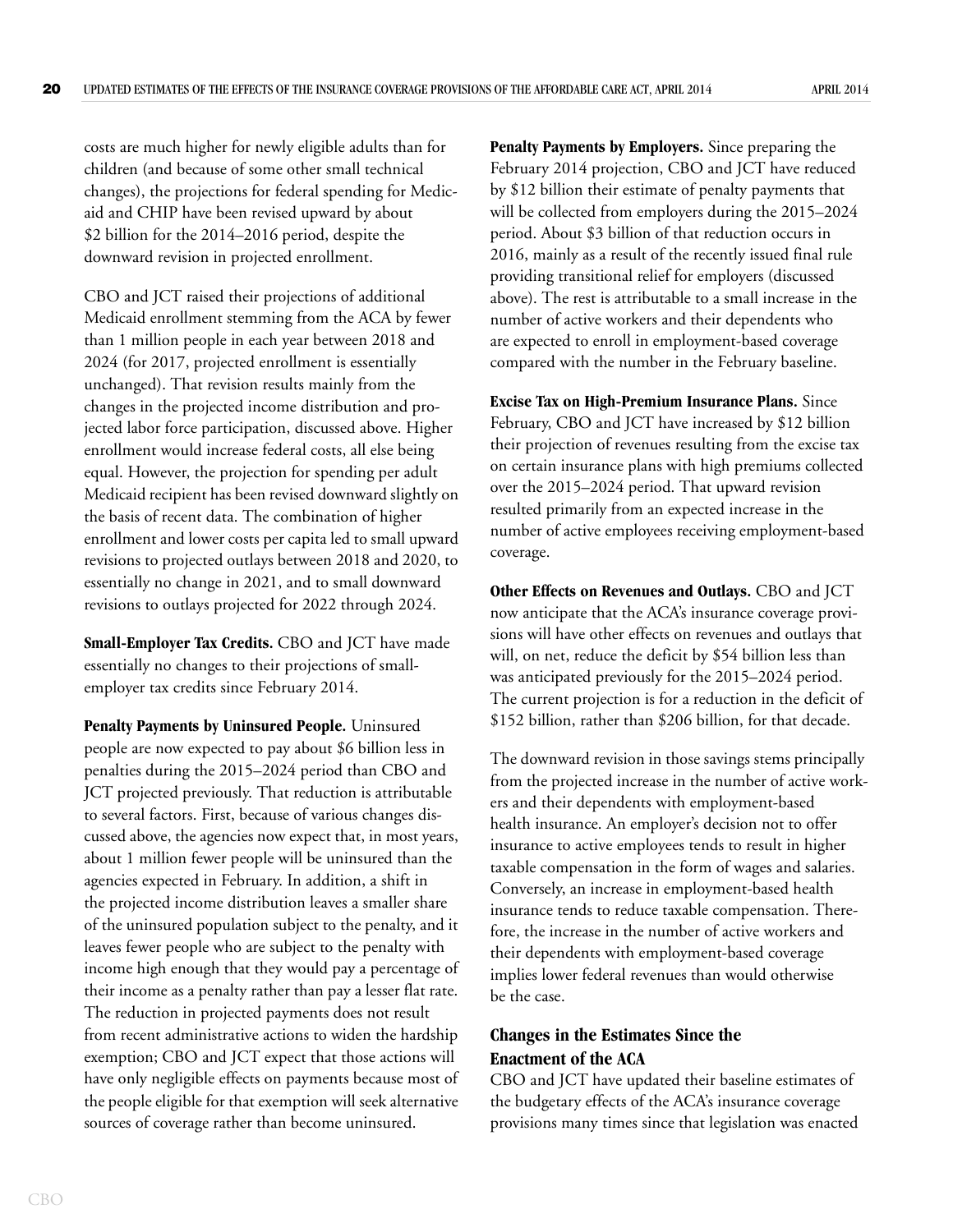#### <span id="page-24-0"></span>**Figure 3.**



**Comparison of CBO and JCT's Estimates of the Net Budgetary Effects of the Coverage Provisions of the Affordable Care Act**

in March 2010 (see [Figure 3](#page-24-0)). As time has passed, projected costs over the subsequent 10 years have risen because the period spanned by the estimates has changed: Each time a year goes by, a less expensive early year is replaced by a more expensive later year. But when compared year by year, CBO and JCT's estimates of the net budgetary impact of the ACA's insurance coverage provisions have decreased, on balance, over the past four years.<sup>28</sup>

In March 2010, CBO and JCT projected that the provisions of the ACA related to health insurance coverage would cost the federal government \$759 billion during fiscal years 2014 through 2019 (2019 was the last year of the 10-year budget window used in that estimate). The newest projections indicate that those provisions will cost \$659 billion over that same period, a reduction of

13 percent. For 2019, for example, CBO and JCT projected in March 2010 that the ACA's insurance coverage provisions would have a net federal cost of \$172 billion; the current projections show a cost of \$144 billion—a reduction of 16 percent.

The net downward revision since March 2010 to CBO and JCT's estimates of the net federal cost of the ACA's insurance coverage provisions (when measured on a yearby-year basis) is attributable to many factors. Changes in law, revisions to CBO's economic projections, judicial decisions, administrative actions, new data, and numerous improvements in CBO and JCT's modeling have all affected the projections. A notable influence is the substantial downward revision to projected health care costs both for the federal government and for the private sector. For example, since early 2010, CBO and JCT have revised downward their projections of insurance premiums for policies purchased through the exchanges in 2016 by roughly 15 percent, and CBO has revised downward its projection of total Medicaid spending per beneficiary in 2016 by roughly half that percentage.

<sup>28.</sup> For an illustration of several baseline projections between March 2010 and May 2013, see Congressional Budget Office, "CBO's Estimate of the Net Budgetary Impact of the Affordable Care Act's Health Insurance Coverage Provisions Has Not Changed Much Over Time," *CBO Blog* (May 14, 2013), [www.cbo.gov/](http://www.cbo.gov/publication/44176) [publication/44176](http://www.cbo.gov/publication/44176).